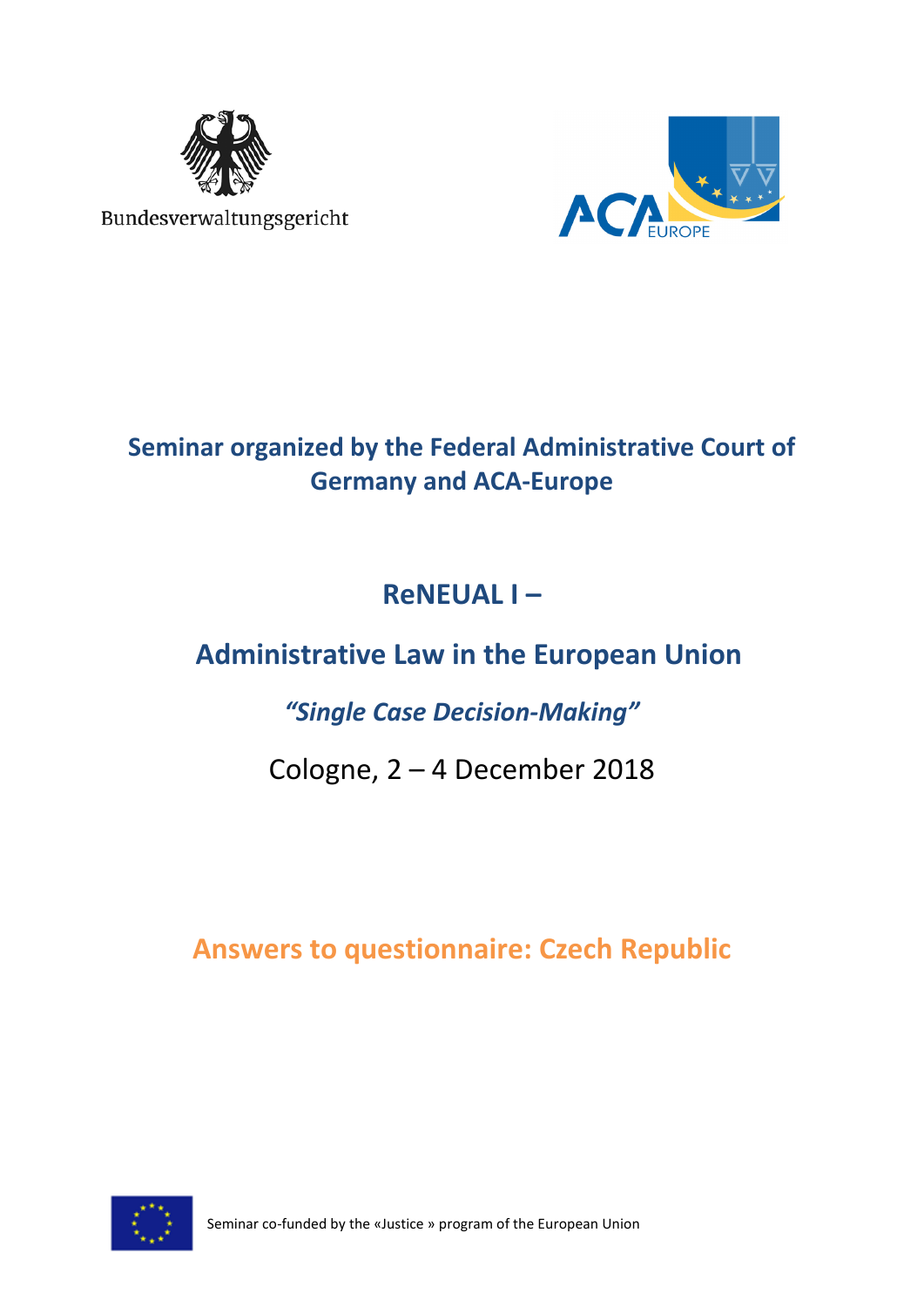### **ACA-Seminar ReNEUAL I – Administrative Law in the European Union Single Case Decision-Making**

2. - 4. December 2018 Verwaltungsgericht Köln (Administrative Court Cologne)

#### **Questionnaire**

#### **Introduction:**

National legal orders and European Union law are in many fields closely linked. Both underlie mutual influences. The jurisdiction of the European Court of Justice is not only relevant and binding as the interpretation and application of European Union law is concerned. Also, its jurisdiction partly affects the interpretation and application of national law. This phenomenon can be observed e.g. in the law of administrative procedure or of administrative court procedure.

On the other hand, European Union law is founded on the national jurisdictions of the member states. From an optimistic point of view it ought to be an essence of the best the national legal orders have to offer. In this line of thinking the European Court of Justice considers the national legal orders as source of inspiration in determining the general principles of European Union law which traditionally, i.e. before the Charter of Fundamental Rights came into force, were the sole source of fundamental rights within the jurisdiction of the European Court of Justice (cf. ECJ Case 4/73 (Nold), ECLI:EU:C:1974:51, p.507-508). Accordingly, the European Court of Justice has deducted many procedural rights in administrative procedure from the national legal orders.

It is in the interest of the member states that the relationship between European Union law and the national legal orders remains one of mutual interchange, better: a dialectic process. It would be contrary to the common European project, if it degenerated into a one-way-street. Recently, there have been two proposals which try to implement this process by developing a European administrative law. These proposals are not directed at modifying the national laws of administrative procedure. Their purpose is to establish for a first time a general codification of administrative procedural law binding for the institutions of the European Union, particularly the Commission.

The ReNEUAL draft is a project which has mostly been promoted by European scholars with expertise in European Union law, in various national legal orders as well as in comparative legal studies (http://www.reneual.eu/index.php/projects-and-publications/reneual-1-0). Yet, several legal practitioners, i.a. judges from several member states, have also contributed. The ReNEUAL draft is available in English, French, German, Italian, Polish, Romanian and Spanish. For the purpose of this questionnaire, Book III (Single Case Decision-Making) is attached as a file in English. You will find links to other language versions on the ReNEUAL-website: http://www.reneual.eu/index.php/projects-and-publications/.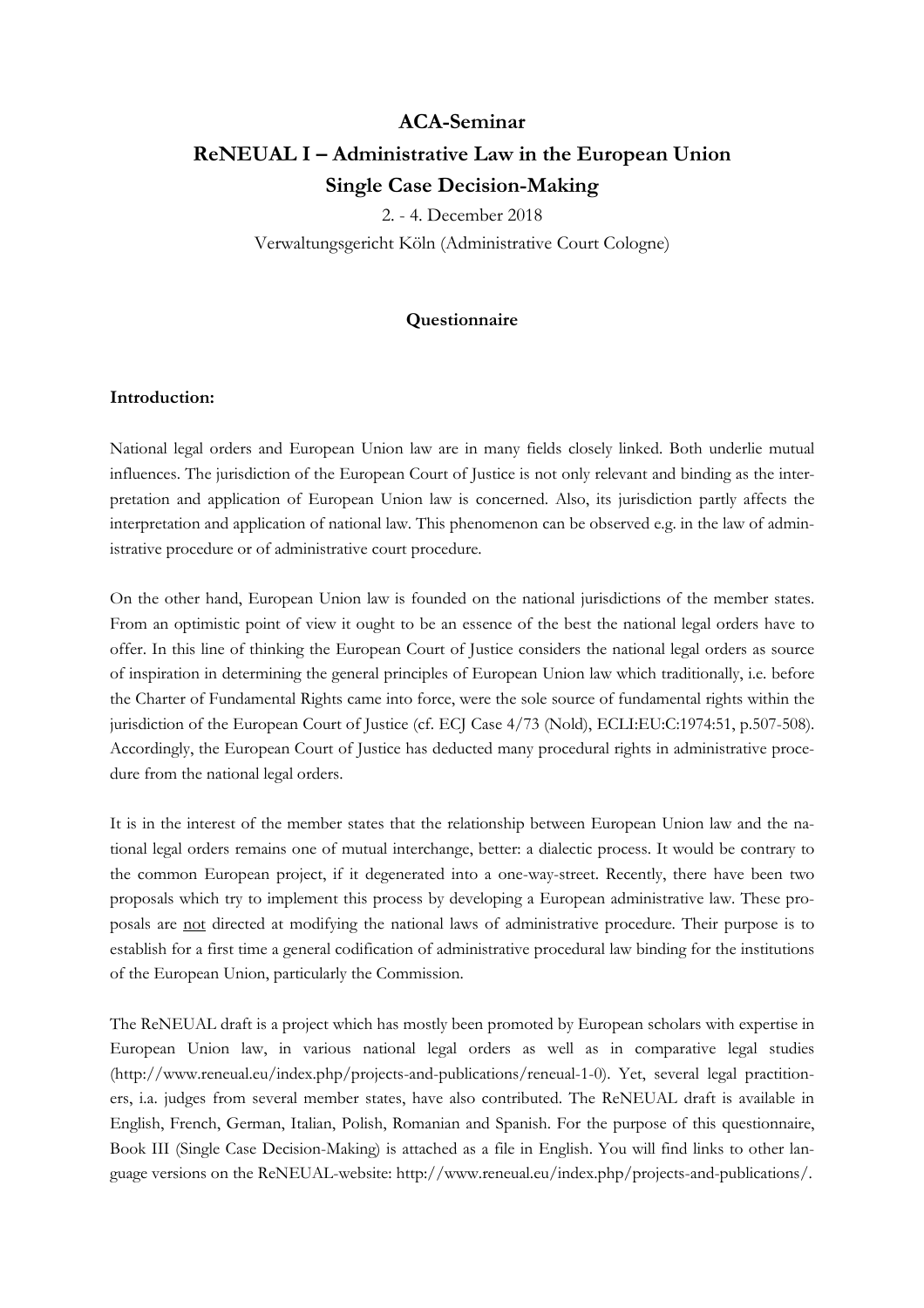The second draft is a resolution adopted by the European Parliament in 2016 on a proposal for a regulation for an open, efficient and independent European Union administration (EP-No. B8-0685/2016 / P8\_TA-PROV(2016)0279). It was inspired by the ReNEUAL draft. Although the Commission reacted rather sceptically in October 2016, the proposal is still on the agenda of the European Parliament. The proposal is also attached as a file; more language versions are accessible through the European Parliament's website: http://www.europarl.europa.eu/sides/getDoc.do?pubRef=-//EP//TEXT+TA+P8-TA-2016-0279+0+DOC+XML+V0//EN#BKMD-8

The seminar to be held in Cologne aims at further investigating into the national legal orders in order to assess their principles more profoundly and on a wider scale. The purpose is to achieve a better understanding of the specific approaches of the national legal orders, to discover similarities and/or differences in order to promote the dialectic process mentioned above and thus both contribute to a better understanding of the principles of the European legal order derived from the essence of the member states' legal orders and enable a mutual learning process as well between national legal orders among themselves as between the national legal orders and the European Union's legal order.

As the seminar cannot investigate the national administrative laws of the member states in their entireties the seminar has to limit its scope: first, to single case decision-making as the probably most typical form of action of the administration. Other forms of action, especially administrative rulemaking, pose another variety of questions which could make it worthwhile dedicating another seminar to this topic. Second, the seminar focuses on two important areas of administrative procedure, which are covered by the first two parts of the following questionnaire. The first is dealing with the legal position of different categories of (potential) parties to administrative proceedings (I.), the second with the administrative determination of facts and discretionary powers (II.). The last part contains a small case study in which these areas of administrative procedural law play a decisive role (III.). This sequence is, of course, not meant to prejudice the order of answering.

The first part deals with the questions of who is or can become a party to administrative proceedings before an administrative authority (not before an administrative court!) and of what rights and/or obligations might follow from being a party to administrative proceedings. The second part centres on the question of how administrative authorities determine the facts on which to found their decisions. Although here, too, the main focus is on the proceedings before administrative authorities, this part also makes reference to proceedings before administrative courts. In this regard it deals with the administrative courts' review of administrative decisions having in mind that there might be different standards of review concerning the establishment of the facts and concerning the application of substantial law.

Wherever you consider it appropriate, it would be helpful if you not only described your national legal order, but also compared your national legal order with the relevant provisions of the two drafts mentioned before. For this purpose the questionnaire makes reference to single provisions of these two drafts in order to facilitate the links.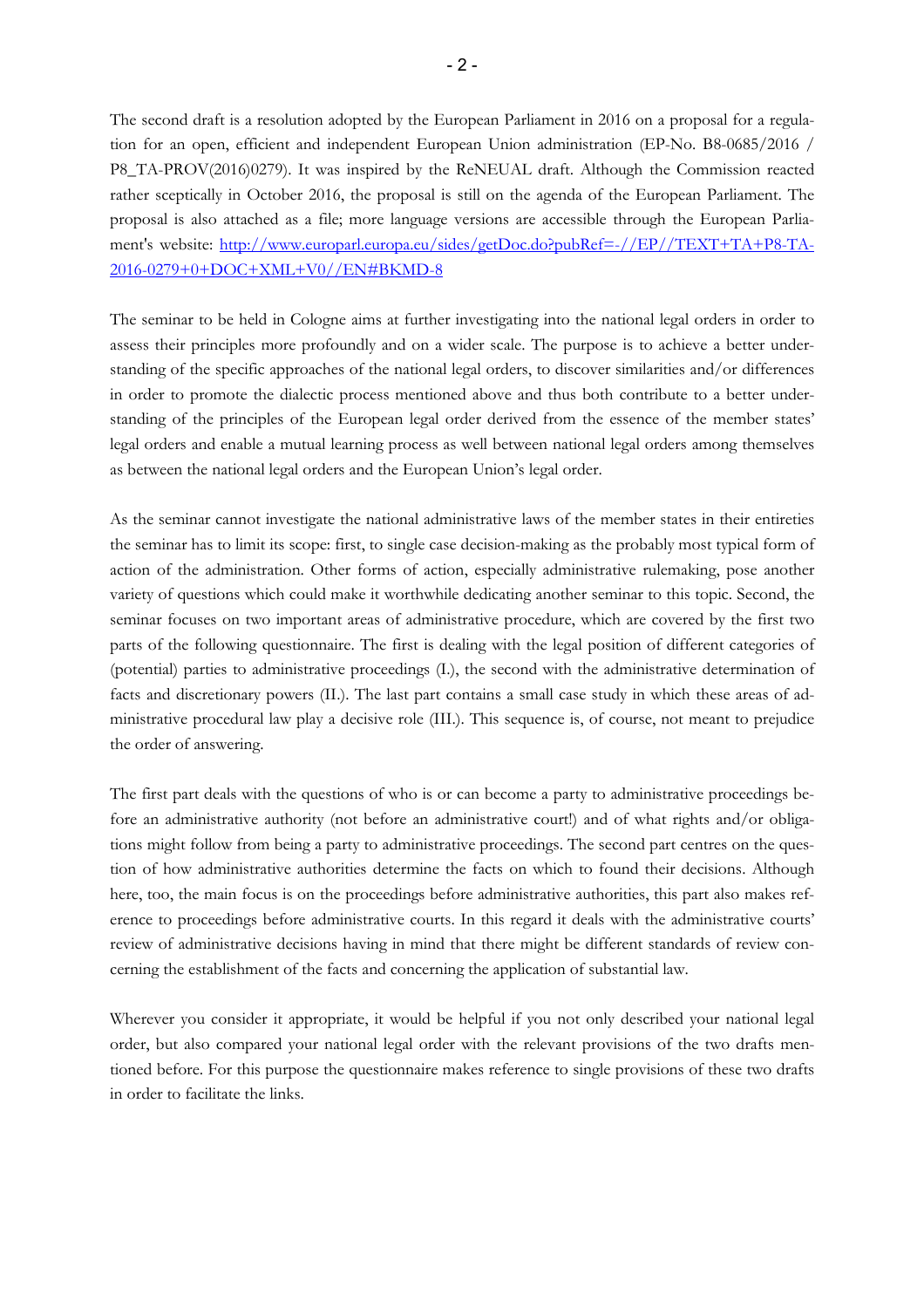#### **I. Parties to Administrative Proceedings: Categories and Legal Positions**

1. a) Are the following categories of parties to administrative proceedings for single case decisionmaking recognized in your legal order:

#### **addressees of onerous administrative acts**

*Addressees of onerous administrative acts are parties to administrative proceedings for single case decision-making situation when the decision should establish, change or revoke their rights or duties. Or the decision will declare existence or not existence of right or duty of the parties. These are main parties to Administrative proceedings. Secondary parties participate in proceeding if their rights or duties could be directly affected by the ruling of the administrative authority.* 

#### *Section 27 Code of Administrative Procedure*

- *(1) Participants in proceedings (hereinafter referred to as a "participant") shall be persons as follows:*
- *a. Applicants and other persons concerned in proceedings to deal with an application to whom the decision of an administrative body will apply due to their privity of rights or duties*
- *b. Persons concerned in proceedings established by virtue of office, whereby the decision shall be to create, alter or abolish their rights or duties or determine that they do not possess a respective right or respective duty*
- *(2) Participants shall also be other persons concerned as far as their rights or duties may be directly prejudiced thereby.*
- *(3) Participants may also be persons stipulated by a special law. In the absence of provision to the contrary, they status shall be that of participant under subsection (2) unless the decision shall be to create, alter or abolish their right or duty; in such a case their status as participant shall be that under subsection (1).*

#### **applicants of beneficial acts**

*Applicants of beneficial acts are parties when the administrative proceeding began with their application as said in section 27 subsection (1) of Code on Administrative Procedure.* 

**other individuals** (please differentiate, in its case, further, e.g. between individuals claiming subjective rights, concrete legal interests, factual interests, individuals as members of the general public)

*Other individuals can be parties to Administrative proceedings. The general definition of secondary party in the Code of Administration Procedure is that any individual (or legal person) can become party to the administration proceedings if their rights or duties can possibly be directly affected by the decision of the administration authority [section 27 subsection (2)]. If they are not party according to the general definition in the Code of Administrative Procedure, as mentioned above, they could became party according to specific legislation in other acts. These acts define specific types of administration proceedings. If individuals claims the right to participate to administration proceeding, the authority should decide whether they are party or not, until this decision, they are treated as parties.* 

#### *Section 28 of the Code of Administrative Procedure*

*(1) Should any doubts occur, a person who asserts his being a participant may be considered to be such until the contrary is proved. Whether or not the person is a participant shall be shown in a resolution issued by the administrative body and the resolution shall be officially notified only to that person whose participation in proceedings is being considered; other participants shall be in-*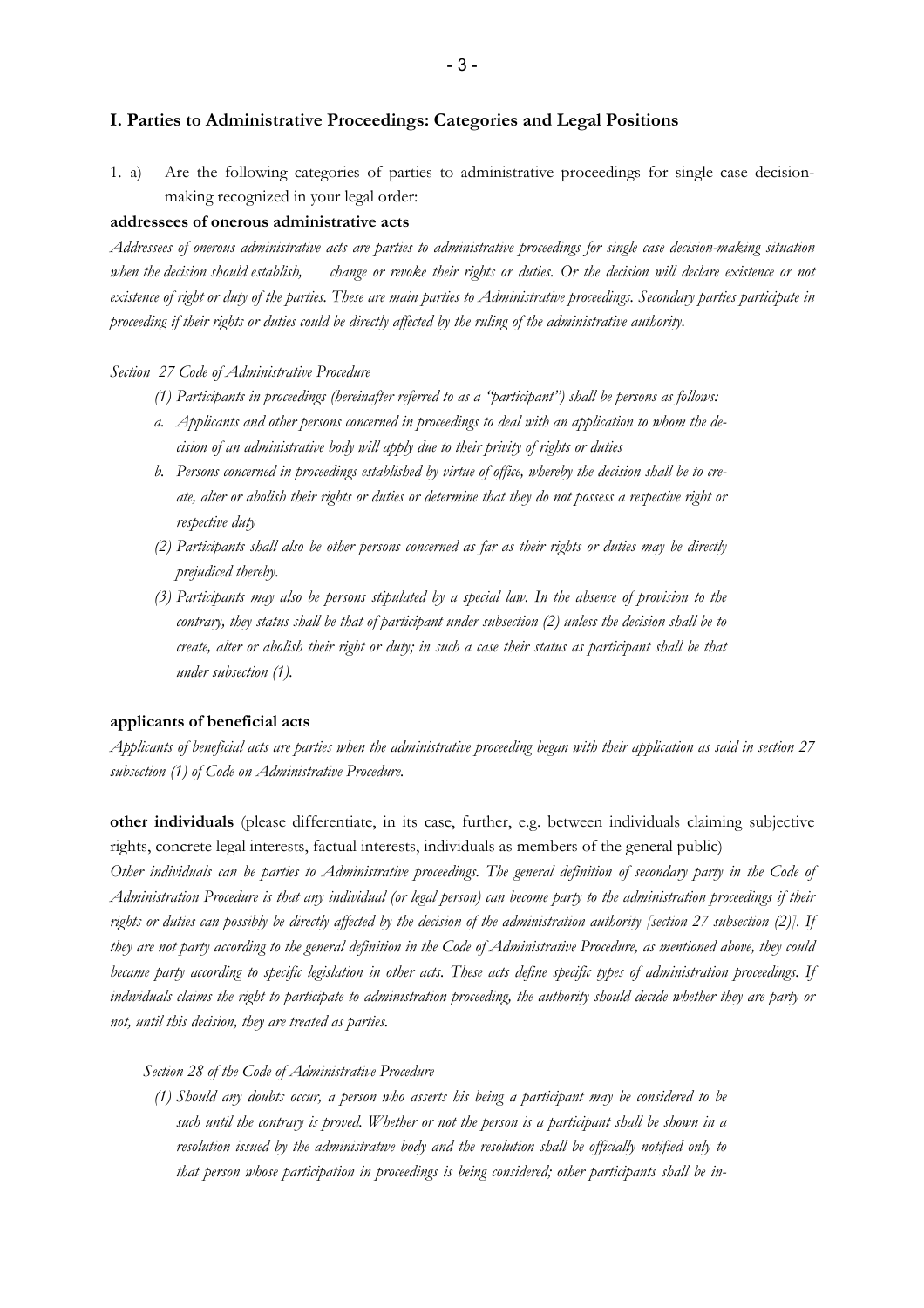*formed of such notification. The procedure under the first sentence shall not preclude further consideration of and adjudication on the merits of the case.* 

*General public is in some cases allowed to file a comment or complaint to administrative proceedings. The possibility to file a comment or complaint must be specified in a special act concerning concrete proceeding.* 

*For example, in the Act on Environmental Impact Assessment, the general public can file a comment, in following-up administrative procedure within 30 days period.* 

*Section 9c of the Act on Environmental Impact Assessment* 

*(1) General public can in following-up proceeding file comments to intention. The comments can be applied within 30 days period since notification of information according to section 9b paragraph 1 on the official notice board....* 

**associations or non-governmental organisations** (e.g. environmental, consumer,…) (please indicate, in its case, details and/or specific requirements)

*Associations and non-governmental organisations can be parties to administrative proceedings if they fulfil demands given by the general definition in section 27 of Code of Administration Procedure. Legal persons must choose one individual who should be making actions in the administrative procedure on their behalf.* 

*In some administrative proceedings (specified in concreted acts) the associations or non-governmental organisations can be party to the proceedings if it complies with specific criteria, e.g. it must exist for some time, and it must have enough supporters or members. For example, if the environmental association wants to become a party in following proceeding according to Environmental Impact Assessment Act, it must exist for at least three years or have signature list with signatures of 200 supporters.* 

*Another example can be proceedings according to Act on Conservation of Nature and Landscape. In this proceedings civic associations can became parties, if they provide notice of their participation to the administrative authority. The civic association must have as main mission according to their statutes conservation of nature.* 

#### **other administrative bodies**

*Other administrative bodies can be parties to administrative proceeding if their rights or duties should be affected by the decision, or if particular act defines the administrative bodies as parties to the administrative proceedings. A specific individual appointed by concrete legal act acts on behalf of the administrative body. As mentioned below in section 85 of the Building Act, or in section 7 of Act on Integrated Prevention.* 

*Section 7 of Act on Integrated Prevention* 

- (1) *The participants in procedure to issue an integrated permit shall always include:* 
	- *a. The operator of the installation*
	- *b. The municipality, in whose territory the installation is or is to be located*
	- *c. The region, in whose territory the installation is or is to be located....*
- b) Are the categories of parties to administrative proceedings defined
	- in a general codification (i.e. Code of Administrative Procedure,...),

*The general categories of parties are defined in the Code of Administrative Procedure. Other parties might be defined in specific acts.* 

by reference to other codifications (e.g. Code of Court Procedure,...),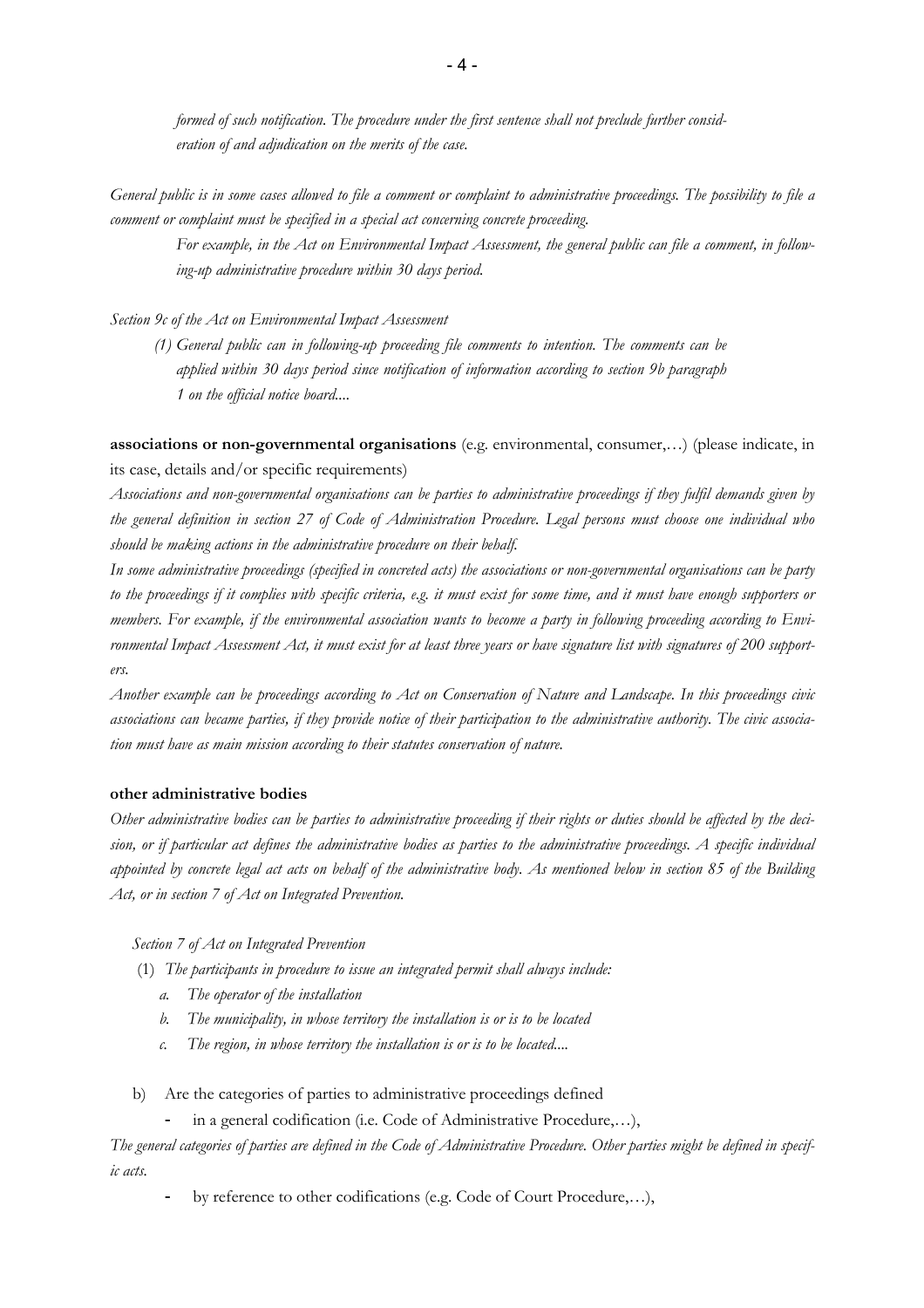*by reference to other codifications are defined specific parties, who are eligible to participate in particular types of administrative proceedings.* 

*Section 27 subsection (3) of Code of Administrative Procedure* 

#### by customary law

*not applicable* 

#### by jurisprudence

*Courts can interpret acts and with this interpretation broaden or narrow the group of potential participants to administrative proceedings.* 

#### in another way (please explain)

*There is no other way how to define categories of parties other than by legislation or interpretation of acts.* 

*In comparison with the EP proposal, in the Czech Code of Administrative Procedure, there are two general groups of parties, primary and secondary one. These two groups have almost identical rights and duties. Otherwise the definition is similar like in the EP proposal; party is natural or legal person whose rights and duties can by affected by the decision of administrative authority. The Czech Code also gives chance to participate in proceedings to third persons who claim that they should be party.* 

*The ReNEUAL draft has quite similar definition of party as the Czech Code, as it considers as party addressee, and other person who are adversely affected by the decision. It also considers as party everybody who requests to be involved in the procedure. In Czech code this participation on request can be revised by the authority and the status of party can be denied. The Czech Code of Administrative procedure does not constitute role of interested public as such, but according to the Code the definition of party can be in sectoral acts.* 

(cf. Art. 4 (f) EP-Res.; Art. III-2 (3) and (4), III-25 ReNEUAL)

2. a) Do (sectorial) pieces of legislation establish additional categories of parties to administrative proceedings or do such pieces of legislation modify the general categories? In this case, please give examples!

*Sectoral pieces of legislation specify particular parties to specific types of administrative proceedings. The two main categories (which have almost the same rights in proceedings) the main party and secondary party remains the same. The specific pieces of legislation specify who else could be party to the proceedings if the individual or association does not comply with general definition of party in administrative proceeding. They can also have its own enumerative definition of parties, and in this proceeding the Code on Administrative Proceeding will be used subsidiary or not at all (e.g. Act on Environmental Impact Assessment or Building Act).* 

 b) If such additional categories are established and/or such modifications are provided for, what is the rationale of such additions and/or modifications?

*The main reason to have additional categories or more specific definition of participants in administrative proceeding is that the general definition can be in some cases too extensive or too narrow. On the other hand, in some administrative proceedings are specific parties required, and those cannot possibly be covered by the general definition in Code of Administrative Procedure. Some specific acts have their own enumerative list of participant.*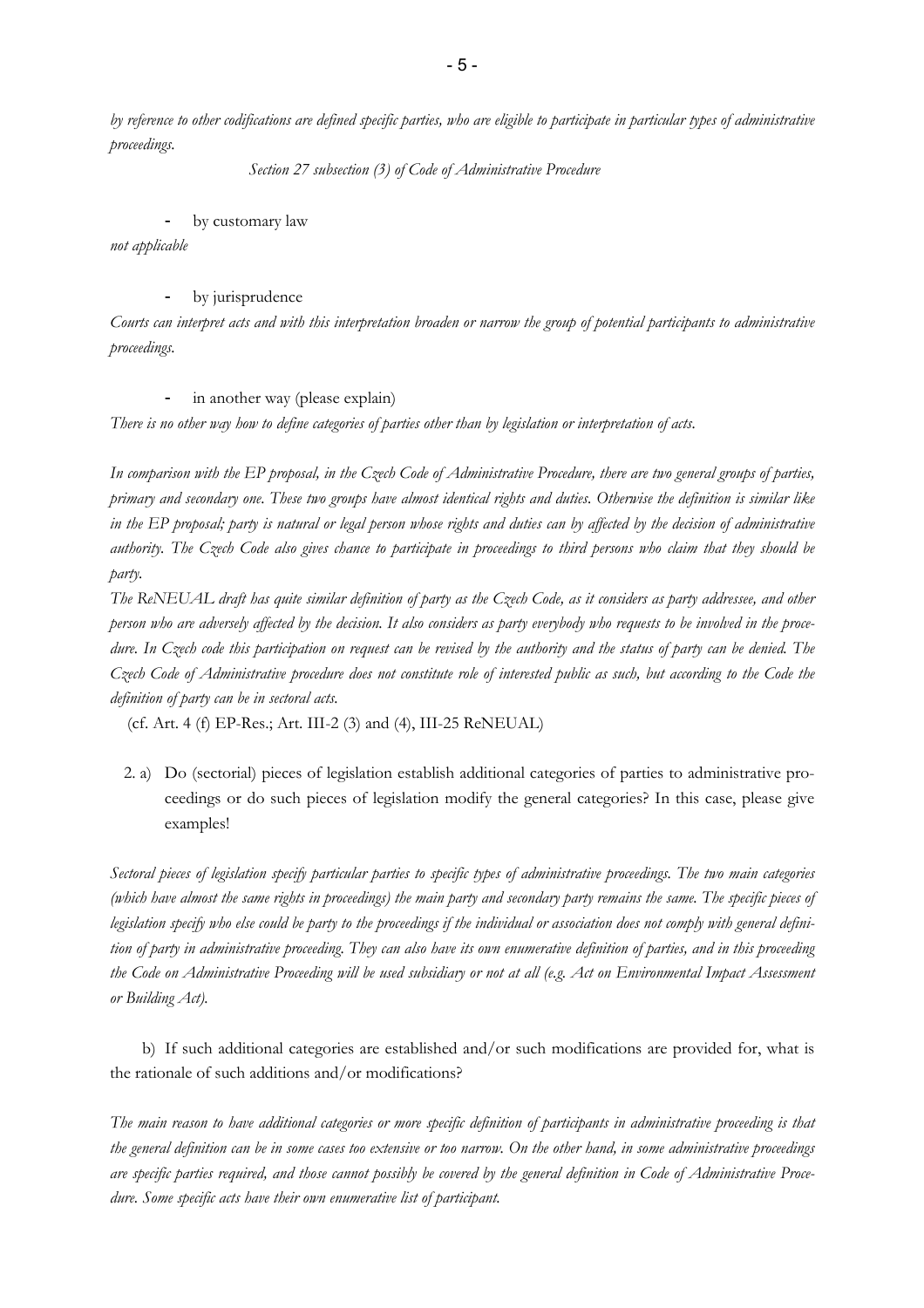- 3. As far as the parties are not parties by law (e.g. addressees or applicants), how can the different categories of (potential) parties actually become parties to administrative proceedings?
	- Is a request of the party required?
	- Is a decision of the administrative authority admitting the party required?
	- Is the administration obliged to qualify potential parties ex officio?

*If someone (individual or legal person) is not considered as a party according to the administrative authority or Code of Administrative Procedure, and the person claims to be entitled to have rights as a party, the administrative authority must consider the person as a party until the authority decides otherwise or when there is no doubt about the participant to be or not to be a party. So the decision is not required, and the party is automatically considered as party with all rights and duties, until the opposite proven, unless there exist no doubt about groundlessness of the request. Section 28 of the Code of Administrative Procedure* 

4. a) Are administrative authorities obliged to identify third parties entitled to participate or potentially interested in administrative proceedings?

*If the administrative proceeding commences ex-officio, the administrative authority is obliged to notify all parties, who are known to him. When the proceeding commence with application, the applicant should name all parties who are known to him.* 

#### *Section 47 of Code on Administrative Procedure*

- *(1) An administrative body shall be obliged to notify, without unreasonable delay, all known participants of the commencement of proceedings.*
- *(2) An administrative body shall be obliged, without unreasonable delay and as soon as it becomes aware of such persons, to inform anyone who becomes a participant after the commencement of the proceedings that the proceedings are in progress unless this is a person who has himself joined the proceedings.*
- *(3) The notification of the commencement of proceedings may also be published on the official notice board of the respective administrative body in addition to methods determined in subsections (1) and (2).*

*Section 45 of Code on Administrative Procedure "....an applicant shall also be obliged to name other participants know to him..."* 

 b) Is the administrative authority obliged to announce the beginning of administrative proceedings to (potential) third parties to enable their participation?

*The administrative authority is obliged to announce beginning of administrative proceedings to parties who are considered as a party according to the Code of Administrative Procedure or other specific acts. In some cases can the proceeding begin*  with public notice. For example when the proceeding should have more than 30 parties, than it will begin 15 days after *the public notice were published on the official notice board.* 

#### *Section 144 of Code on Administrative Procedure*

*(1) Proceedings with a large number of participants shall be proceedings with more than 30 participants unless a special law provides otherwise.*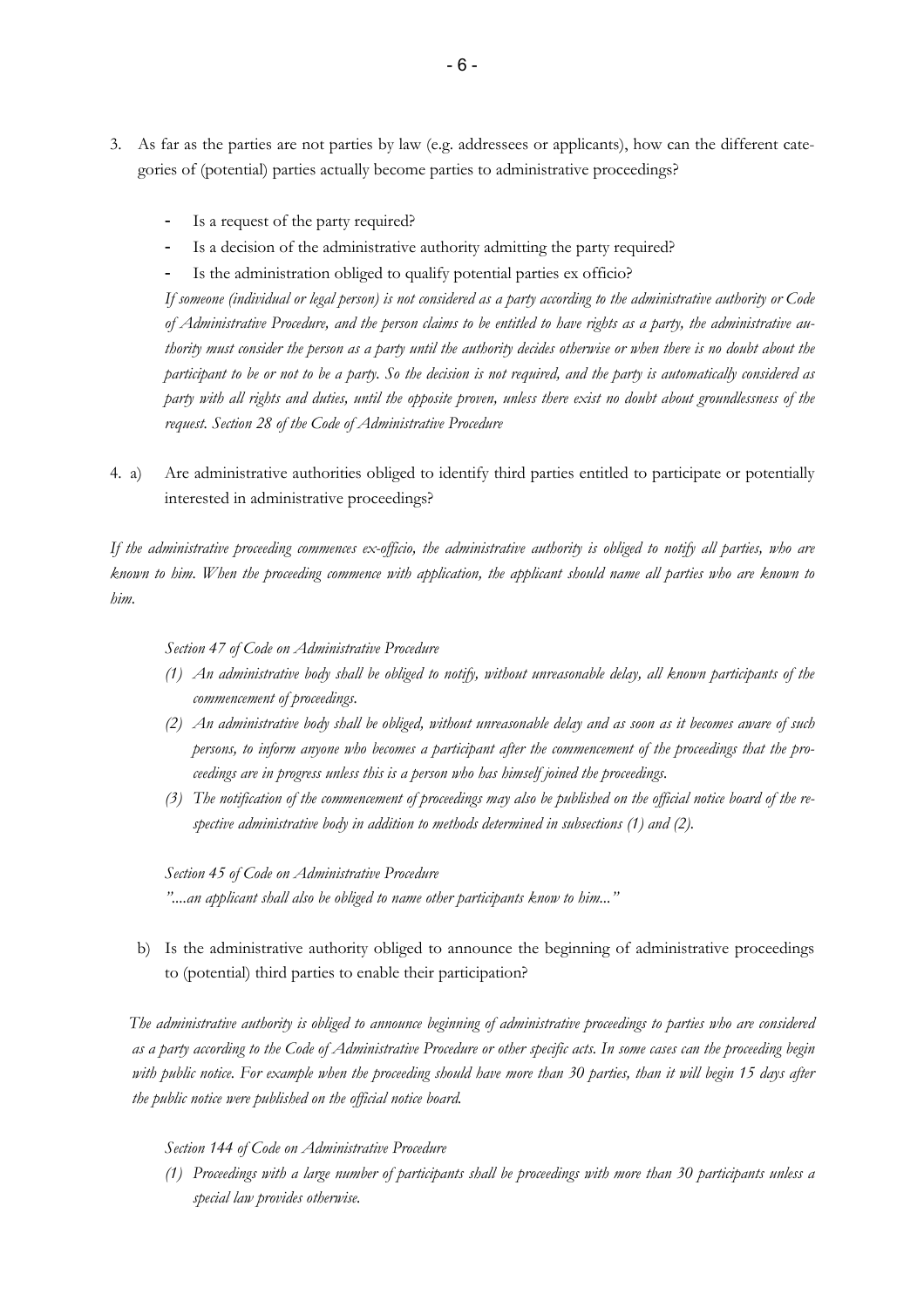(2) *Participants in proceedings with large number of participant may be notified of commencement of proceeding by a public notice. The proceedings shall commence upon the lapse of the time-limit set in the public notice, the time-limit may not be shorter than 15 days from the day of its posting on the official notice board*.

*According to the Act on Conservation of Nature and Landscape civic association (whose main task is protection of nature and landscape) can ask the administration authority to be informed about all administration proceedings concerning protection of nature and landscape. Than the authority has a duty to inform this civic association about beginning of proceedings concerning an above mentioned topic.* 

*Section 70 of the Act on Conservation of Nature and Landscape* 

- *(1) The protection on nature under this Act shall be carried out with the direct participation of citizens, through their civic associations and voluntary groups or organisations associated with the nature conservation authorities.*
- *(2) Civic association or its division, the main mission of which, according to its statutes, is conservation of nature, provided that it is a legal entity, (hereinafter referred to as a "civic association") shall be entitled to demand that the respective state administrative bodies inform it, in advance, of all the intended interventions and initiated administrative proceedings that could involve the nature and landscape protection interests protected under this Act....*

*According to the Building Act the administration authority is obliged to announce beginning of proceedings to other administration bodies which can be affected by the decision.* 

c) Are there any consequences, if the (potential) party does not make use of its right to participate in the administrative proceedings? Does your legal order provide for a foreclosure of the exercise of the party's rights (preclusion regulation), particularly with regard to later court proceedings (ability to challenge the final decision, legal standing in this regard)?

*If the party does not make use of its right to participate in the administrative proceedings, than the party looses a right to make submissions and more importantly a right to appeal against the decision. Usually the party is given exact period of time, in which it should made a submission to the authority.* 

 *Who claims that his rights and duties were harmed in preceding administrative procedure, and have used all possi*ble remedies, can file a petition against decision reached in the preceding procedure. So even if the party does not *make use of its rights to participate in administrative proceeding, but was entitled to, can the party use remedy actions in front of administration court.* 

 *By missing the time period the party can for example loose right to present evidence. But also the administration authority can prolong the time period given to party, but only if the length of period is in discretion of the authority.* 

#### *Section 39 of Code of Administration Proceeding*

*(1) An administrative body shall determine a reasonable time-limit for a participant to carry out an act unless the law provides otherwise and if such determination is necessary. Determining the time-limit may not be to the prejudice of either the purpose of proceeding or the equality of participants. The resolution on the time-limit shall be notified only to those to whom it is addressed, or to a person directly concerned thereby.*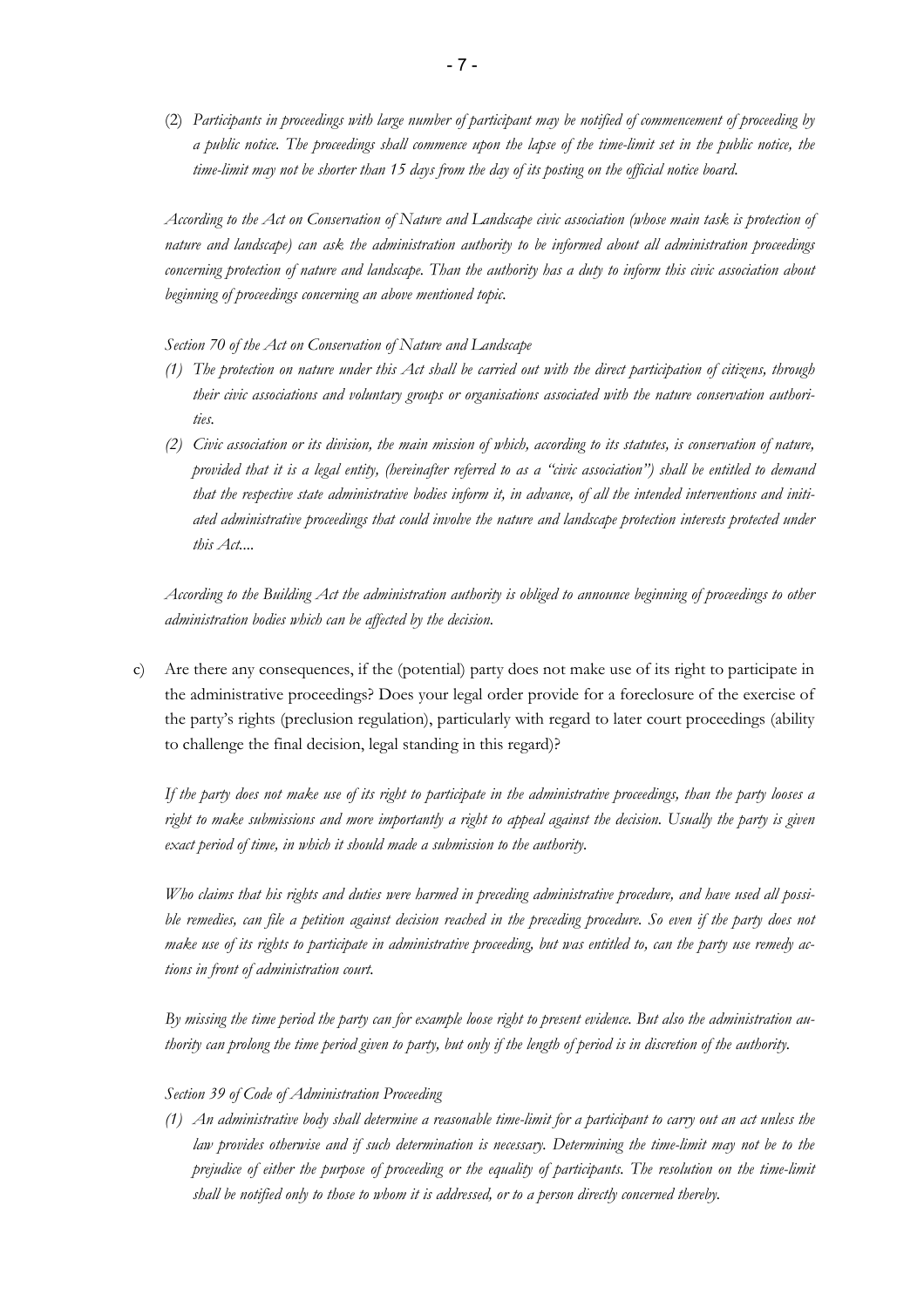- *(2) The time-limit may be reasonably extended by an administrative body upon the request of a participant and under conditions stipulated in subsection (1)*
- 5. If individuals / organisations / other public authorities are not admitted as parties to administrative proceedings by the competent authority on their request, what are the legal consequences?
	- a) Are they entitled to direct court actions against the administrative decision to not admit them as parties to the administrative proceedings? Are (only) original parties (parties by law) to the administrative proceedings entitled to do so?

*All parties, who consider themselves as a party, have a right to be treated like a party and have all rights and duties until is the opposite proven or when there is no doubt about their right to or not to participate in the proceeding. Parties have a right to appeal against a decision of an administrative authority to superior authority.* 

- b) In contrast, do the parties not admitted to the administrative proceedings have to wait for and then challenge the final administrative decision claiming a procedural defect in not admitting them? *Parties not admitted to the administrative proceedings do not have to wait until the end of proceedings, because the refusal of their admission is decision and against this separate decision, a remedy is possible. On the other hand, if they are not admitted as a party, they can still appeal against the decision if the party supposed to be participating, and the final decision was not notified to the party (section 84 of the Code on Administration Proceedings)*
- c) Can the competent authority remedy any omission to admit a party? *There is possibility that the same administrative authority can commence review procedure on proposal from one party. The administrative authority must approve the proposal without any limitation and other parties' rights and duties must not be harmed by this decision. Otherwise must make the decision higher authority.*
- 6. a) Do all categories of parties to administrative proceedings enjoy the same procedural rights:

to be heard (orally or in writing),

*According to the Code of Administrative Procedure have all parties right to be heard or file a proposal to the administrative authority.* 

*Section 36 of the Code on Administration Proceedings*

- *(1) Unless the law provides otherwise, participants shall be entitled to propose evidence to by produced and to make other motion during the whole course of proceeding until a decision is issued; the administrative body may declare by resolution when the deadline is for such motions and proposals.*
- *(2) Participants shall possess the right to express their view in the proceedings. The administrative body shall provide the participants with information on the proceedings if they so apply and unless the law provides otherwise.*
- *(3) Unless the law provides otherwise, participants shall be enabled to express their view with respect to the grounds of the decision before the decision is issued....*
- to be advised by the competent authority concerning the relevant procedural rights,

*According to general principles in Code of Administrative Procedure, advise the administrative authority all affected subjects about their rights and duties.* 

*Section 4 subsection (2) Code on Administration Proceedings*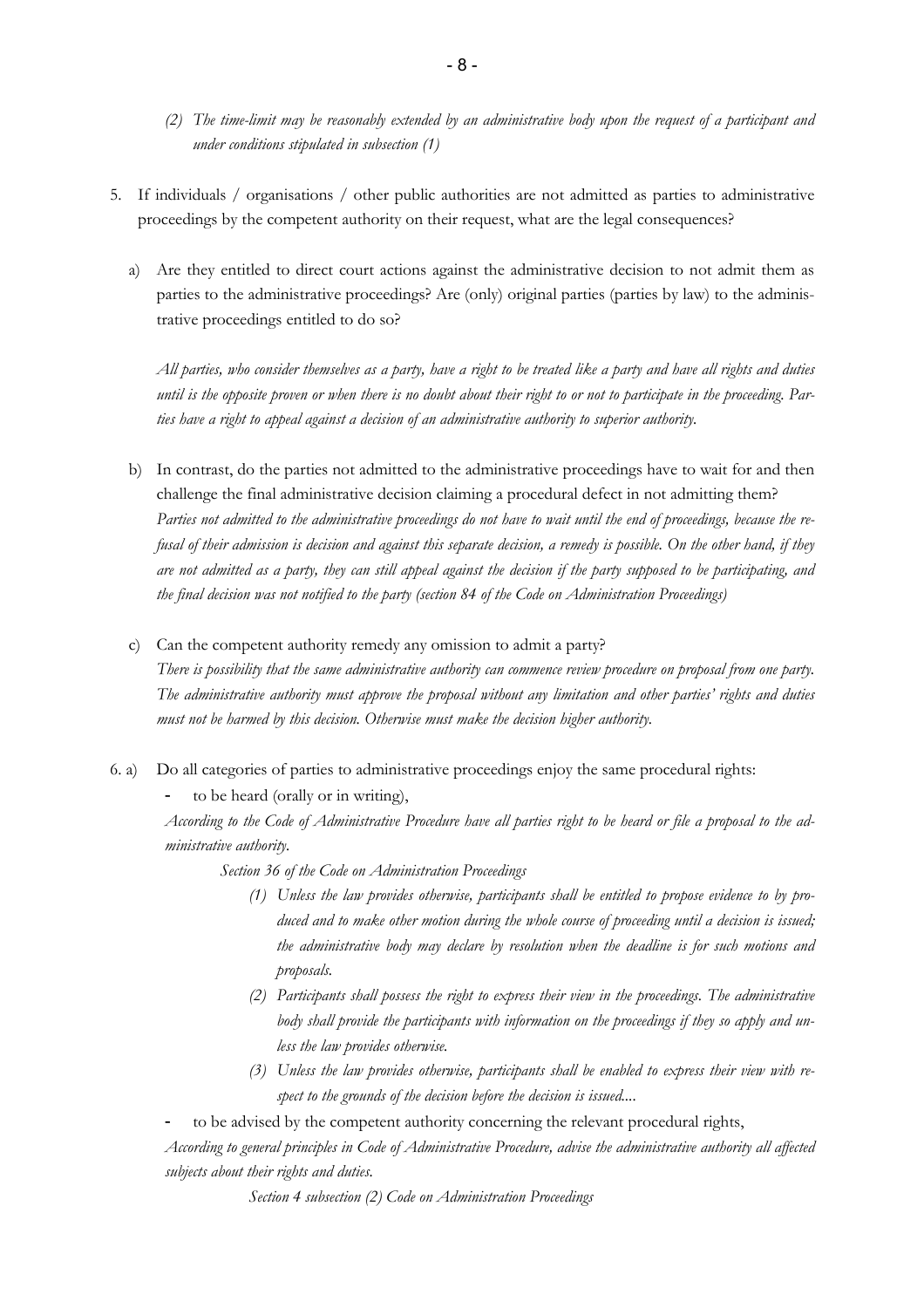*(2) An administrative body shall, in relation to its actions, provide any person concerned with reasonable advice on his rights and duties where necessary with respect to the nature of an act and the personal situation of the person concerned.* 

to submit documents,

*all parties in administrative proceedings can submit documents and other written proposals to the administrative authority* 

to have access to the file, including documents submitted by other parties,

*All parties have access to the whole file. Only exemption can be made about secret information. Parties can also make photocopies of the file.* 

*Section 38 subsection (1) Code on Administration Proceedings* 

*(1) Participants and their representatives shall have the right to inspect their file even if the decision on the merits of their case has become legally effective* 

to call witnesses or to initiate other gathering of evidence,

*Parties have the same rights to support their claim by suggesting evidence to the administrative authority. The suggestions from parties are binding for the administrative authority. The administrative authority must consider each suggestion of party and evaluate the importance of suggestion to the proceedings.* 

to be provided with a copy of the final decision,

*The final decision is a part of a file, and all parties can make photocopies of documents in the file. The final decision can also be notified in written form to parties, if they have not given their right to notify the decision up.* 

to file a claim in the administrative proceedings?

*An injured party in the misdemeanour proceeding can claim a compensation. Otherwise all parties in administrative proceedings can file a petition to the administrative authority*.

b) Or do different categories of parties to the administrative proceedings have different rights? If so, please provide information about the most important differences!

*There are small differences in rights of the main and secondary party in administrative proceedings. For example, the right to suggest publicity of the administrative proceedings, only the main party can make a suggestion to allow access to oral hearing for public.* 

 *Another difference is that the administrative proceedings begin when the administrative authority notify main party about the proceeding.* 

 *When the administration proceedings begin ex-officio, the administrative authority can interrupt the proceedings, among other options, only on demand from the main party.* 

 *When a higher authority decides about inaction of the administrative authority and assigns the proceedings to another authority, then the higher authority notifies only the main parties.* 

(cf. Art. 9, 11, 14, 15 EP-Res.; Art. III-15, III-23, III-24 ReNEUAL)

7. Is there a political or academic discussion concerning any kind of reform with regard to the participation rights of third parties to administrative proceedings in your country? Are there recent legislative proposals concerning the participation rights of third parties to administrative proceedings?

*There is no actual discussion concerning reform of definition of parties in the Code of Administration Procedure. Frequently discussed topic is whether environmental and civic associations should be given the same rights as the parties, especially in procedures regulated in the Building Act.*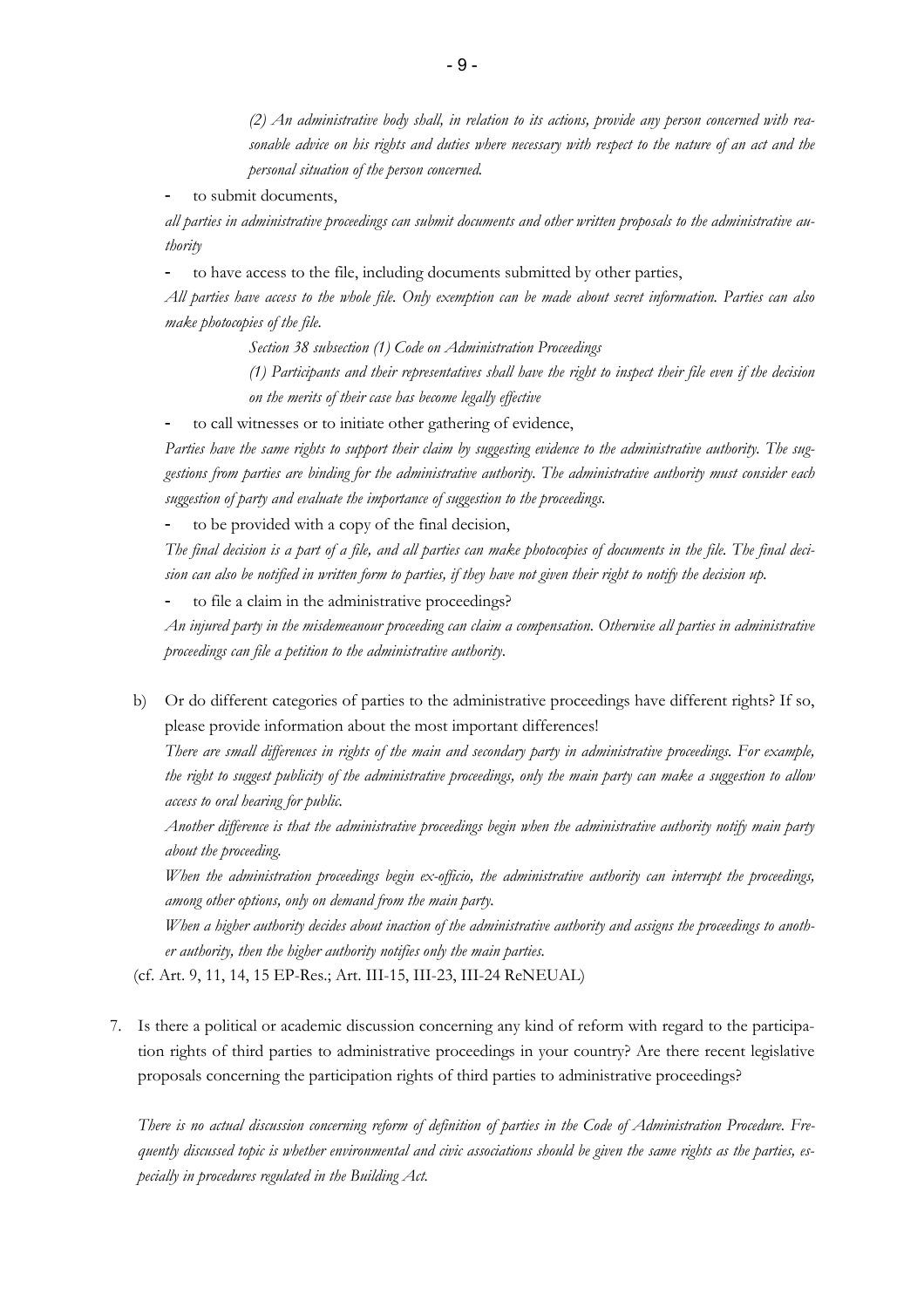8. What is the most important and most recent case law of your court relating to the status of third parties to administrative proceedings and their procedural rights therein? Please identify up to three cases and provide some information about the content and relevance of the judgements!

#### *Case No. 9-As 222/2014*

 *This judgement refers to the right of a third party to bring an action against a final decision of an administrative authority. In this particular case, the third party was not informed about the administrative proceedings and therefore it could not take part in the proceedings. As consequence, it could not appeal against the final decision. The third party was pointing out that the final decision could not enter into force, because it was not lawfully notified to all parties, which is one of the conditions. The court stated that the third party cannot object effect of the final decision because it was not properly notified to him. Once is the final decision published it cannot be changed by the authority without appeal or other remedies. But the third party can appeal against the final decision even if the party was not participating in the administrative proceeding. In this case, the third party which was not participating in the proceeding was entitled to appeal against the final decision within 30 days from moment the third party became aware of the decision, but it must be within one year from publication the decision.* 

#### *Case No. 4-As 13/2013*

 *In this case the court confirmed right of third person, who claims right to be party of administration proceeding, to appeal to an administrative court against decision of an administrative authority to refuse his right to participate in the proceedings.* 

#### *Case No. 2-As 8/2008*

*In this case the court had to decide, whether the administration authority, when refusing request of a third party to participate in an administration proceedings, is obliged to make resolution or not. The main problem was with word "in doubt" in the Code. As the court decided, when there is no doubt about participating of third party to administrative proceeding, than the authority does not have to make resolution. The doubts can be about particular person or interpretation of law. In this case was the doubt about interpretation of part from Building act, specific about the term "other rights". As result, the court decided when there is a vague term in the act, then there is doubt whether the third party can participate in administrative proceedings, and therefore the administrative authority must make resolution against which the third party can use remedies.* 

#### **II. Determination of Facts and Discretionary Powers**

1. a) **In administrative proceedings**, do administrative authorities have a general duty to carefully and impartially investigate the facts of the case ex officio in your jurisdiction (principle of investigation)?

*In comparison with EP resolution and ReNEUAL, the Czech legal order – administrative law is very similar to proposed acts. The principles in EP resolution and ReNEUAL are stated in the Czech law and are required to be obeyed. Following questions are answered and described in accordance with the Czech law which as stated above applies rules corresponding to EU resolution and ReNEUAL.* 

*In the Czech legal order, administrative authorities have a general duty to carefully and impartially investigate the facts of the case ex officio. The principle of investigation can be limited by provision of a special legal act: "An administrative body shall act in such a way that no one incurs unnecessary costs and persons concerned shall be burdened as little as possible. An ad-*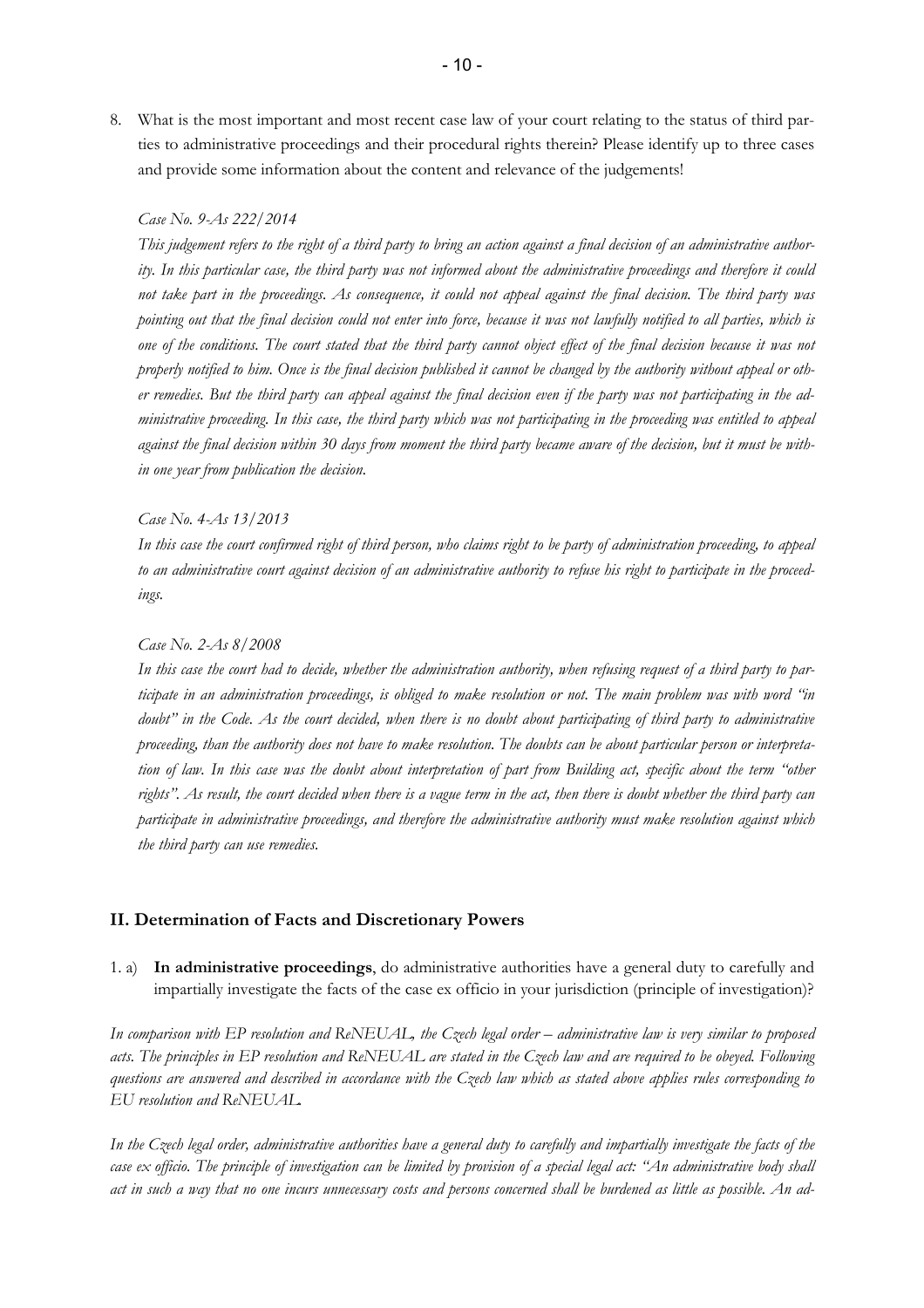*ministrative body shall request documents form a person concerned only where provided by the law. Where it is practicable to obtain necessary data from central register kept by the administrative body itself and where the person concerned so request, the body shall be obliged to arrange for provision of the data." [Section 6(2) of Code of Administrative Procedure]* 

*Provision of section 50(2) of Code of Administrative Procedure states: "An administrative body shall collect all grounds for the issuance of its decision. Unless the purpose of proceedings might be put at risk the administrative body may permit, upon a participant's request, that the participant shall collect the grounds in its stead. If there is no provision to the contrary in special law, participants shall be obliged to fully cooperate with the administrative body in collecting grounds for issuing its decision. [...]"* 

*The administrative authorities have duty to investigate facts important for the protection of public interests. A special duty is also stated in the proceeding aimed at the imposition of a duty: "An administrative body shall be obliged to ascertain all circumstances important for the protection of the public interest. In proceeding aimed at the imposition of a duty by virtue of office the administrative body shall be obliged, with or without a motion, to ascertain all relevant circumstances advantageous or disadvantageous to the person upon whom the duty should be imposed." [Section 50(3) of Code of Administrative Procedure]* 

b) Are, in contrast, the parties to administrative proceedings generally obliged to present facts or evidence of their own accord (principle of party presentation)?

*The parties are not generally obliged to present facts or evidence of their own accord [cf. Response to article II. 1. a)]. The principle of investigation prevails in administrative proceedings in the Czech legal order (principle of investigation). The principle of investigation is partially limited in appellate proceedings when the parties are entitled to present new facts and evidence only if they could not present these facts or evidence earlier.* 

"*New facts and new evidence proposed in the appeal or in the course of appellate proceedings shall only be taken into consideration if these are facts and evidence which could not have been produced earlier by the participants.*[...]" [Section 82(4) of Code of Administrative Procedure]

*Nevertheless, in contentious proceeding, in the event that the administrative authorities solve disputes arising from public contracts and disputes from civil, family and business relations, the administrative authorities shall rely on evidence proposed by participants first.* 

"*Participants shall be obliged to propose evidence supporting their allegations. An administrative body shall not be bound by proposals of the participants; however, it shall always produce in evidence what appears to be necessary for determination of the issue.*" [Section 52 of Code of Administrative Procedure]

"*An administrative body shall, in contentious proceeding, rely on evidence proposed by the participants. Should the proposed evidence be insufficient for the determination of the facts the administrative body may produce other evidence. If the participants fail to require other evidence to support their respective allegation, the administrative body shall rely on the evidence already produced. The administrative body may also recognize identical allegations of participants to be factual binding.*" [Section 141(4) of Code of Administrative Procedure]

c) Do the rules for determining the facts distinguish between administrative proceedings initiated ex officio or by application?

*As mentioned above [cf. response to article II. 1. a) and b)], in the Czech legal order principle of investigation prevails however, there is a bit difference between the proceedings initiated to aimed at the imposition of a duty by virtue of office and the proceedings initiated by an application. In the administrative proceedings ex officio aimed at the imposition of a duty, the administrative authority is obliged to ascertain relevant circumstances to the person upon whom the duty should be imposed.*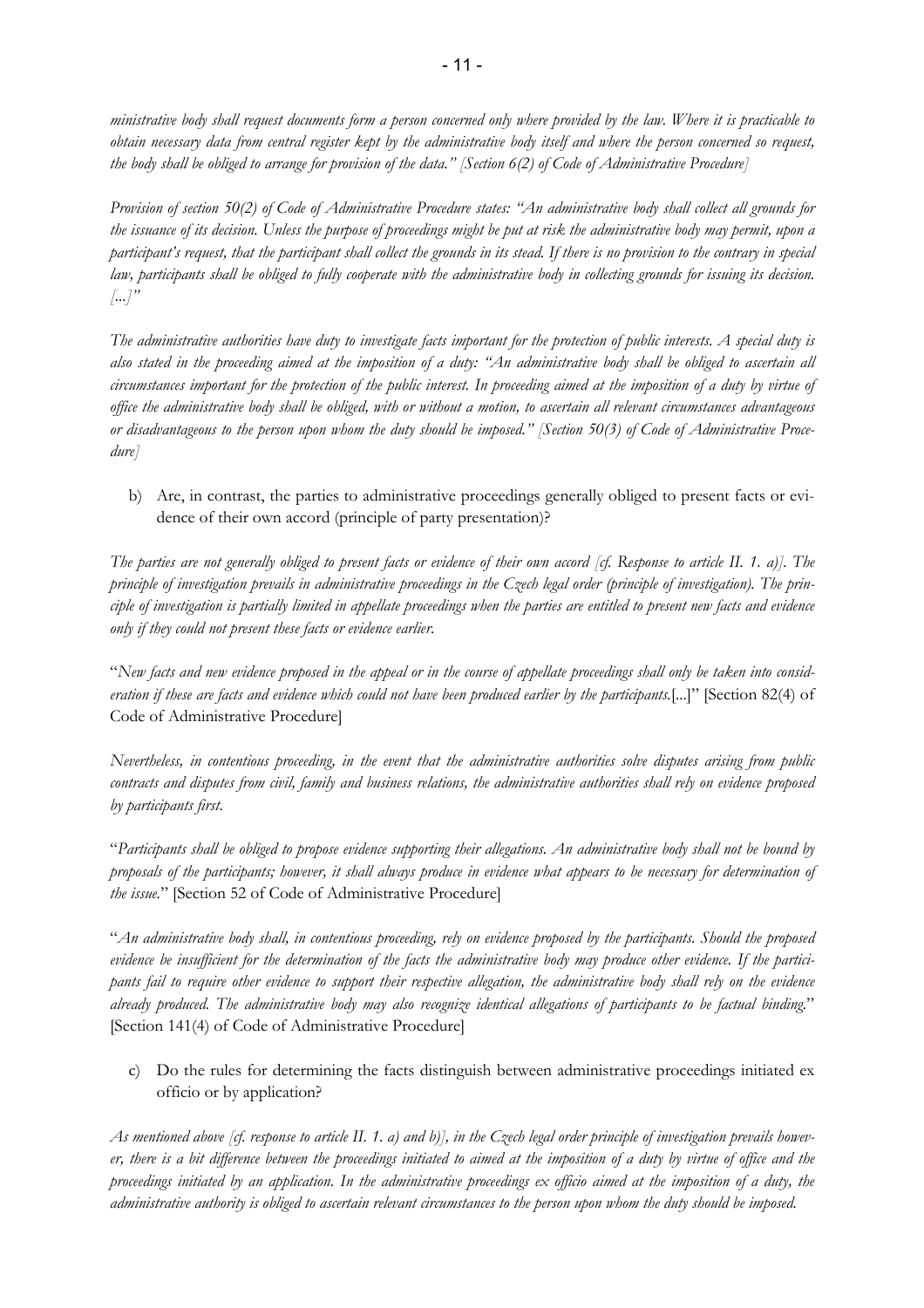d) Do the rules for determining the facts distinguish between facts which are favourable to the individual and others which are unfavourable to him?

*No. This could be against the principle of an administrative discretion in weighing evidence (evidence and facts are weighing separately and in relation to each other).* 

*"Unless the law provides that any of the grounds shall be binding on an administrative body, the administrative body shall evaluate all grounds, in particular, evidence under its discretion; it shall by prudent in taking into account all information revealed during proceeding including assertion of participants." [Section 50(4) of Code of Administrative Procedure]* 

e) Do different models of fact finding in administrative proceedings exist in your country with regard to different subject matters (e.g. ex officio administrative orders prohibiting or requiring specified actions of individuals, licensing of private projects on application, administrative sanctions, specific sectors of administrative law,...)?

*Generally, the administrative authority collects all relevant facts and evidence by itself. In administrative proceedings ex officio, an administrative authority can ask participants to provide relevant evidence only where provided by the law and the purpose of proceeding might not be put at risk.* 

*In administrative proceedings initiated by an application, the participant is supposed to provide all relevant documents, evidence and facts with application to prove his allegation or claim ["duty of allegation"; cf. 1. b) section 52 of Code of Administrative Procedure].* 

*(cf. Art. 9 EP-Res.; Art. III-10, III-11 ReNEUAL)* 

- 2. If your jurisdiction provides for the duty of the competent administrative authority to care fully and impartially investigate the facts of a case:
	- a) Are the parties to administrative proceedings obliged to cooperate in the investigation (e.g. by providing documents or by answering questions)?

*Yes, as mentioned above, parties/participants are obliged to cooperate in the investigation. Participants might provide relevant documents to prove their allegations or claims. Participants can refuse to cooperate in situations provided by law – if they could by their cooperation cause themselves or a person close to them to be subject to prosecution for a crime or administrative delict, if the participant is obliged to keep confidential information protected by a special law or if the participant could breach a duty of non-disclosure imposed or recognized by the state. For these reasons the party can refuse an interview, an examination or a submission of documents.* 

*"A witness may not be asked questions about confidential information protected by a special law which he is obliged not to disclose unless he is released from such duty by competent authority." [Section 55(2) of Code of Administrative Procedure]* 

*"A witness may not be interviewed if his testimony results in the breach of duty of non-disclosure imposed or recognized by the state unless he is released from such duty by a competent authority or by the person within whose interests the duty has been established." [Section 55(3) of Code of Administrative Procedure]* 

*"Only a person who may by his testimony cause himself or a person close to him to be subject to prosecution for a crime or administrative delict may refuse to testify." [Section 55(4) of Code of Administrative Procedure]* 

b) What are the consequences, if a party to administrative proceedings does not comply with its duty to cooperate?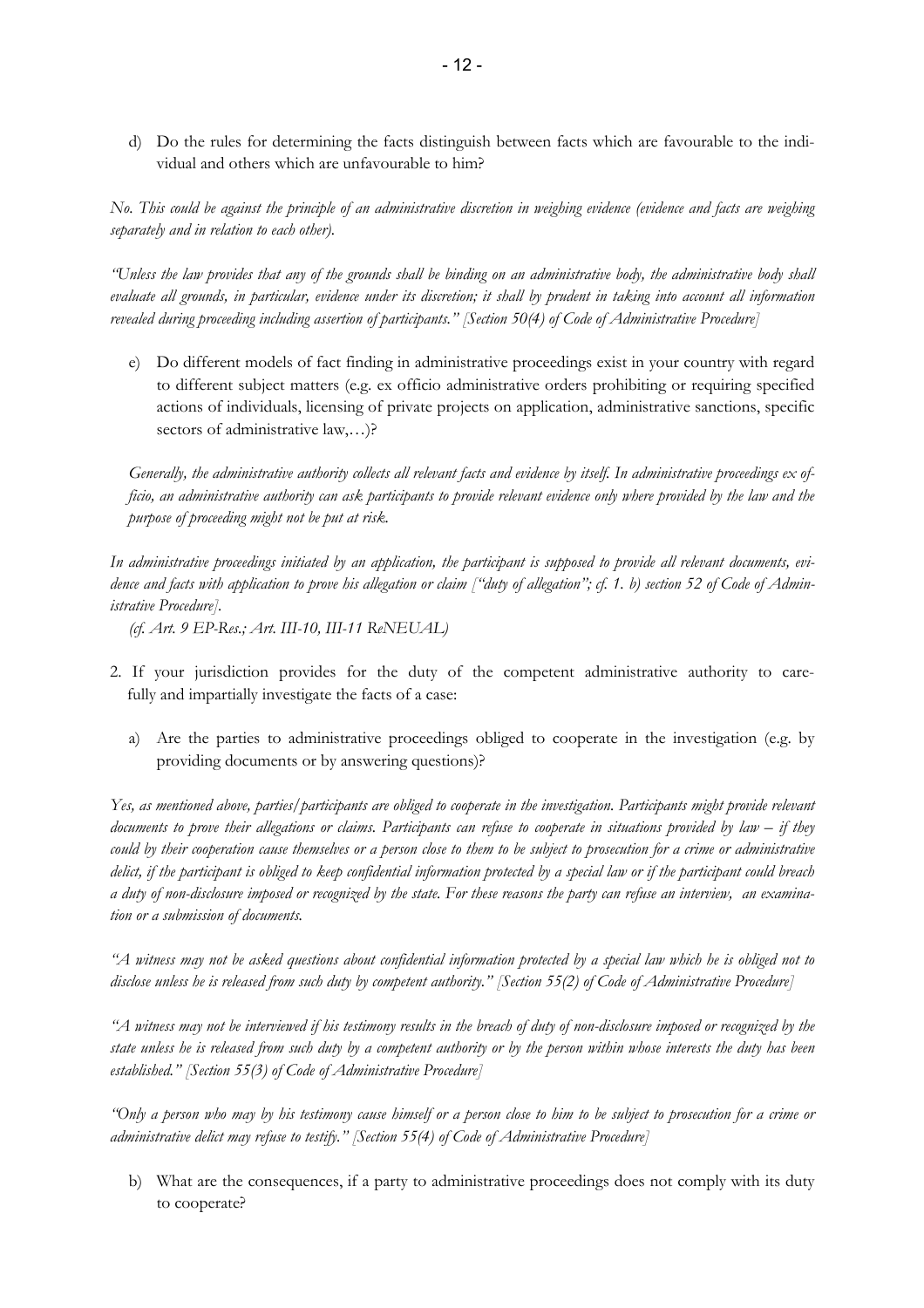*First possible consequence might be a failure to bear a burden of allegation and negative result in administrative proceedings either initiated by application or in proceedings aimed at imposition of a duty or sanction.* 

*Secondly, in appellate proceedings, a party can present new facts or evidence only if these could not have been presented earlier:*  "*New facts and new evidence proposed in the appeal or in the course of appellate proceedings shall only be taken into consideration if these are facts and evidence which could not have been produced earlier by the participant. Should the participant claim that he was not permitted to carry out an act in the first-instance proceedings such act must be carried out along with the appeal.*" [Section 82(4) of Code of Administrative Procedure]

*Thirdly, the participant can be imposed a fine.* 

"*An administrative body may decide that a procedural fine of the amount of up to 50.000 CZK will be imposed on one who seriously obstruct the course of proceedings as follows: a) he fails to appear upon a summon before the administrative body; b) he disturbs the order despite an earlier admonition; or c) he fails to obey the instruction of an official.*" [Section 62(1) of Code of Administrative Procedure]

*Finally, the participant commits a crime if he gives false or incomplete testimony and consequently can be punished in criminal proceedings.* 

c) Are there differences in the duty to cooperate among different categories of parties (applicants, potential addressees of the final decisions, third parties)?

*No. Every person charged with tasks resulting from the powers of an administrative body shall be treated in the same way.* 

*"(1) In applying their process rights, persons concerned shall have an equal status. In respect of the persons concerned, the administrative authority shall proceed impartially and shall request all persons concerned to observe their process obligations equally.* 

*(2) Where the equal status of persons concerned could be jeopardised, the administrative authority shall adopt measures to safeguard such status." [Section 7 of Code of Administrative Procedure]* 

(cf. Art. 10 EP-Res.; Art. III-13, III-14 ReNEUAL)

3. a) In the fact finding process, is the administrative authority in your legal order bound by strict procedural rules (e.g. demanding for a certain organisation) or is this process subject to discretion of the administrative authority?

*The process is subject to discretion of the administrative authority. The principle of administrative discretion is limited by the law.* 

"*An administrative body shall execute its powers only for the purposes for which they have been entrusted by or upon the law, and within the scope determined thereby.*" [Section 2(2) of Code of Administrative Procedure]

b) Has the administrative authority broad discretion in evaluating the facts found in the administrative proceedings?

*The administrative authority is bound by the law. It shall act in such way to ascertain the case status without unreasonable doubt in accord to the public interest.*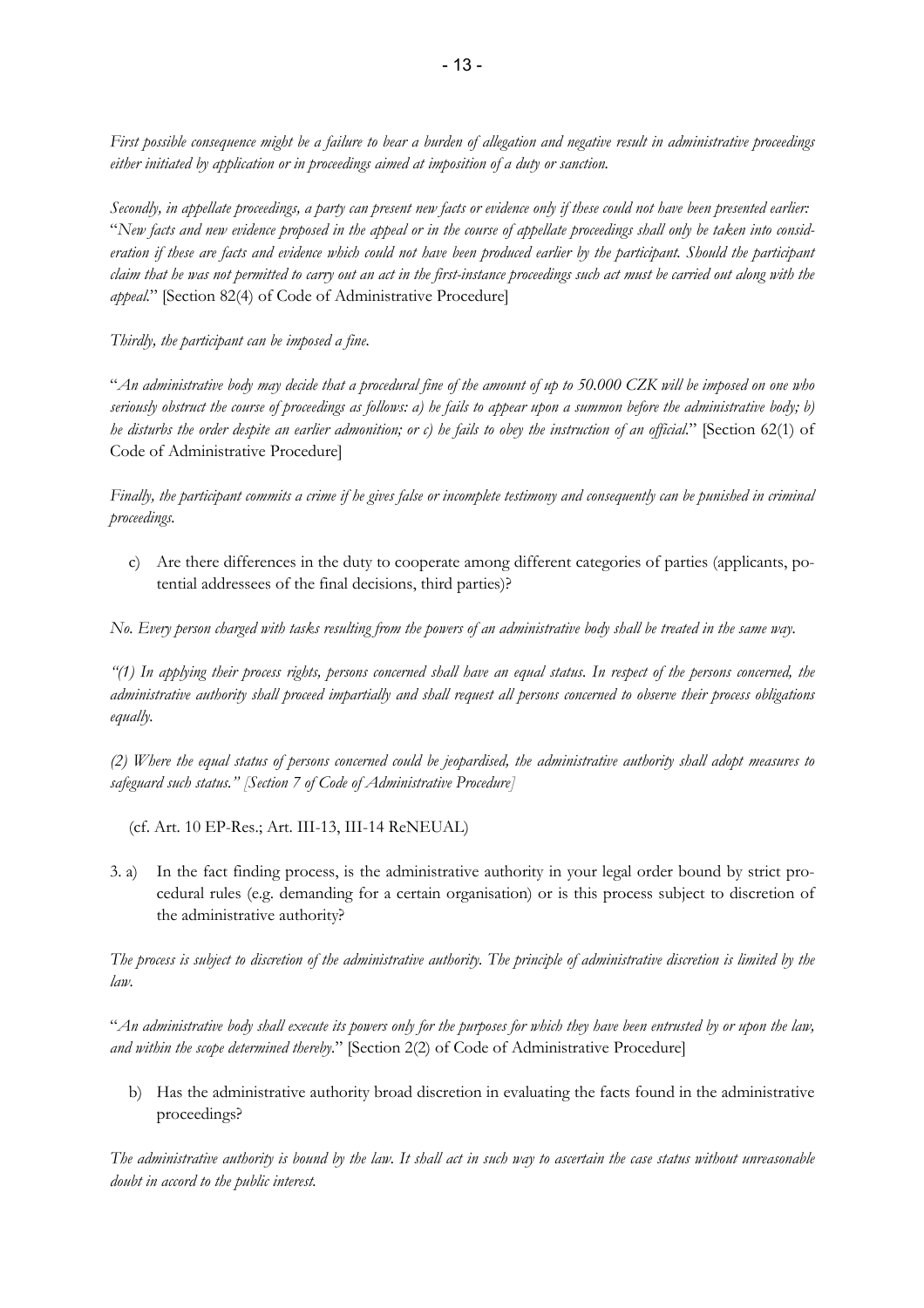c) Does your national legal order provide for rules concerning composite investigations, i.e. the collaboration of different administrative authorities (like establishing a responsible officer of one administrative authority) or the collaboration of different officers within one administrative authority, e.g. a hearing officer who may hold hearings with applicants (like asylum seekers) while another officer takes the final decision based on written reports of such a hearing officer?

*Yes, this cooperation is one of consequences of the principle of good administration. The administrative authorities shall cooperate together and respect rights of the parties.* 

"*(1) Administrative authorities shall ensure mutual accordance of all acts carried out simultaneously and relating to the same rights or duties of a person concerned. The persons concerned shall be obliged to notify, without delay, administrative authorities of the fact that more these acts at various administrative authorities or other public bodies are being carried out simultaneously.* 

*(2) Administrative authorities shall cooperate with each other in the interest of good administration.*" [Section 8 of Code of Administrative Procedure]

4. a) Does your national legal order provide for specific rules of evidence for the fact finding in administrative proceedings?

#### *No.*

- b) If this is the case, what are the most important principles?
- c) If this is not the case, what other (general) rules apply?

*Besides the principles mentioned above, administrative authorities shall apply the principle of legality [all evidence must be provided in legal way, for example the Czech legal order prohibits using a report on the provision of explanatory as an evidence, because this report is gathered before the proceeding is started; cf. section 137(4) of Czech Code of Administrative Procedure] and the principle of material truth.* 

d) What is the rationale for the model applied in your jurisdiction?

#### *It might be the principle of good administration.*

*"Public administration is a service for the public. Any one person fulfilling the tasks implied by the powers of an administrative authority shall be obliged to behave in a courteous manner in respect to persons concerns and to respond to their needs as practicable." [Section 4(1) of Code of Administrative Procedure]* 

e) Are there any rules in your national legal order providing for the inadmissibility of certain evidence? If so, please give some details!

*Yes, the evidence gathered in illegal way shall not be considered in administrative proceedings [cf. response to question 4 a)]* 

(cf. Art. 9 (2) and (3), Art. 11 EP-Res.; Art. III-10 (2), III-15 ReNEUAL)

- 5. **In court proceedings**, who is responsible for the presentation and investigation of facts and evidence?
	- a) The court or the parties?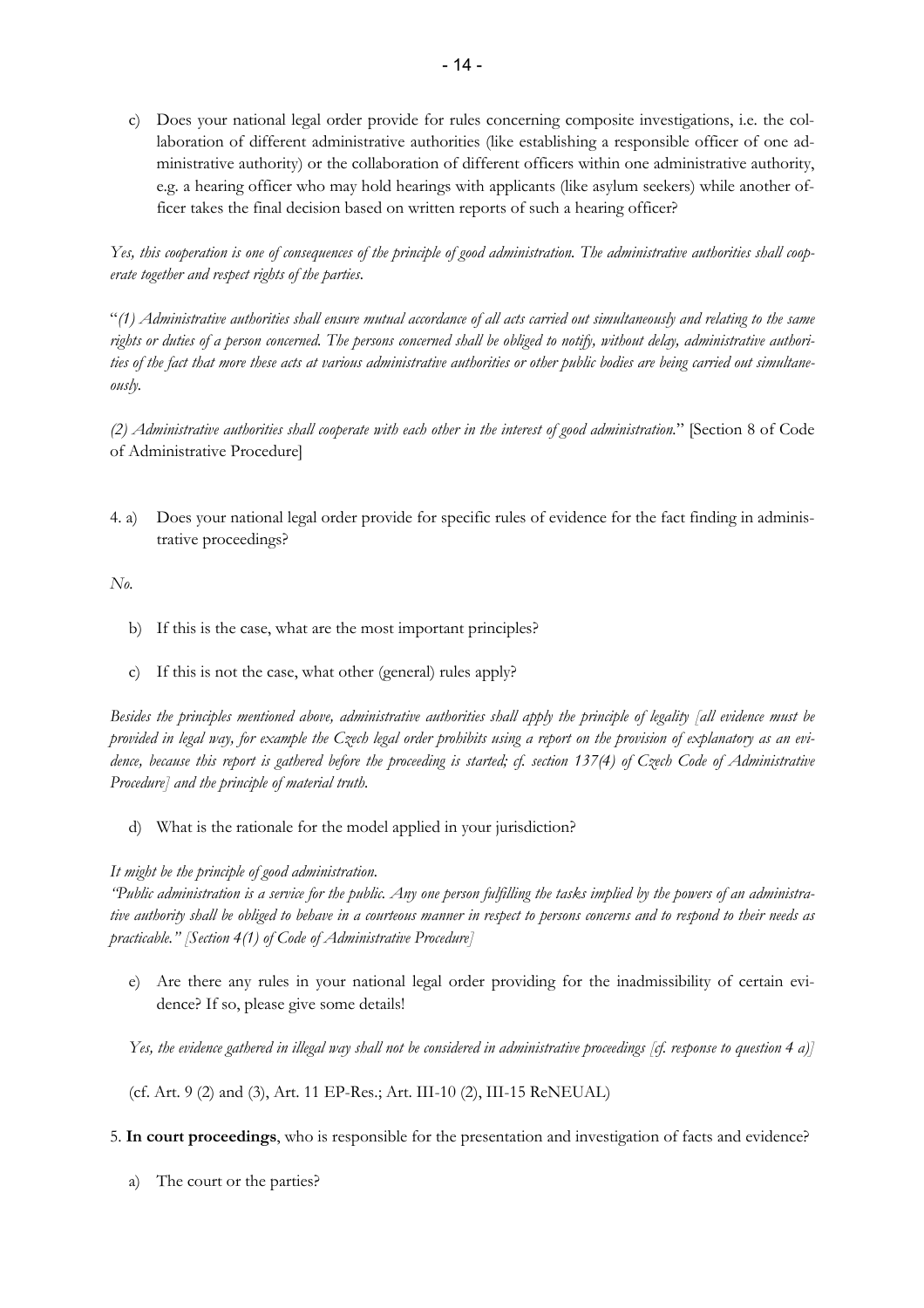*Courts decide as appellate authorities. Parties shall propose all known facts and evidence in administrative proceeding [cf. response to question 1 a)]. Courts decide on which proposed facts and evidence shall be produced.* 

*"(1) The court decides which of the proposed evidence shall be produced; it may also produce other evidence.* 

*(2) The court is bound by decisions of other courts on whether a crime was committed and who committed it as well as by a court decision on personal status. In all other matters the court forms its own conclusions; if, however, there has been a decision on them, the court shall proceed from it, or, where the decision on the matters is up to the court, it may oblige the party to initiate such a decision by the party's own motion." [Section 52 of Code of Administrative Justice]* 

b) Are there differences between the responsibilities of claimants and defendants or between individuals and administrative authorities?

#### *Generally, no. Parties have equal status.*

*"The parties have equal status in the proceedings. The court is obliged to afford them the same possibilities to exercise their rights and instruct them in their procedural rights and duties to an extent necessary to avoid any detriment to the parties in the proceeding." [Section 36(1) of Code of Administrative Justice]* 

c) Is the administrative court free in the consideration of evidence or are there certain rules of evidence? In the latter case, please give details!

#### *Yes. Court is bound by decisions of other courts on whether a crime was committed and who committed it.*

*"(1) The court decides which of the proposed evidence shall be produced; it may also produce other evidence.* 

*(2) The court is bound by decision of other courts on whether a crime was committed and who committed it as well as by a court decision o personal status. In all other matters the court forms its own conclusions; if, however, there has been a decision on them, the court shall proceed from it, or, where the decision on the matters is up to the court, it may oblige the party to initiate such a decision by the party's own motion." [Section 52 of Code of Administrative Justice]* 

6. a) What is the general standard of control applied by administrative courts in regard to the fact finding of the administrative authority? Are there limitations in the scope of judicial control?

*In general, the standard of control applied by administrative courts in regard to the fact finding of the administrative authority is quite wide. The judicial control is limited by the law, especially by constitutional provisions. Moreover, the administrative judicial proceeding is initiated by application.* 

b) Does your national legal order know standards of (limited) control in regard to complex factual evaluations comparable to the concept of technical discretion applied by the ECJ (see annex to this question below)?

*The courts have discretional power and they provide protection to the individual public-law rights of both natural persons and legal entities in a manner specified by Code of Administrative Justice and under the conditions specified by Code of Administrative Justice and special law and make decisions in other matters provided by the law.* 

*Administrative judicial proceeding could be divided into two parts. First, the courts (regional) decide on actions brought by parties of administrative proceedings. The parties can afterwards file a cassation complaint. Secondly, the Supreme Administrative Court decides on cassation complaints against the regional court decision and other cases (e.g. electoral matters – as presidential election, registration and dissolution of political parties and movements; positive and negative conflicts of competence between administrative authorities and/or territorial or professional self-governing bodies and disciplinary matters of judges, state prosecutors and enforcement agents).*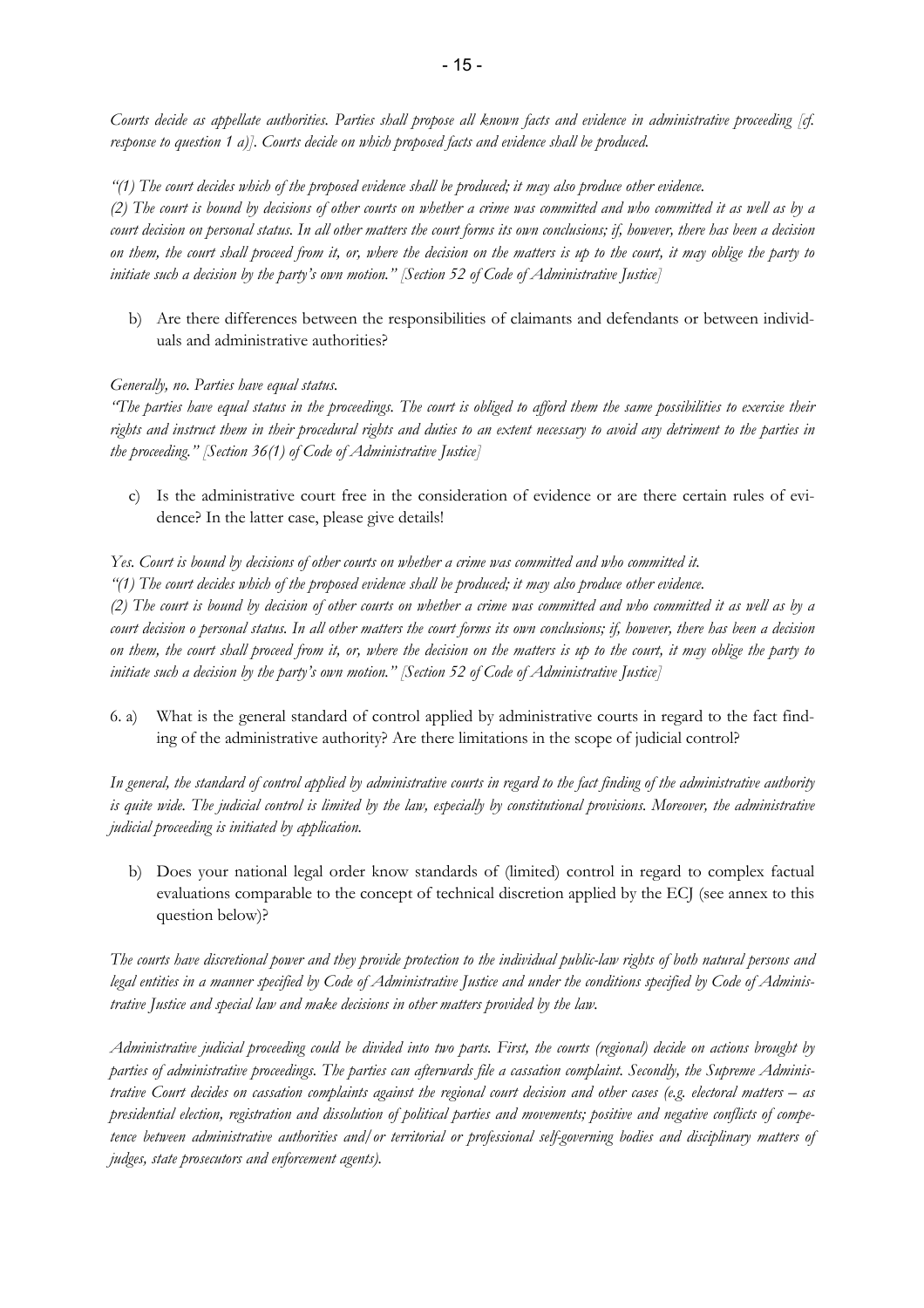*To compare the annex to this question, the administrative courts in their jurisdiction decide on both whether the administrative authority's decision is legally and procedurally correct. Moreover, the Supreme Administrative Court ensures the unity and legality of the decisional practice (case-law) of regional courts and administrative authorities.* 

- c) If this is the case, what are typical cases in which such a standard of reduced control is applied?
- d) Are these cases qualified as a specific category of administrative discretion or are they subject to the general principles concerning discretionary powers of administrative authorities?
- 7. a) In your national legal order, are the procedural standards to be observed by administrative authorities in their fact finding the more stricter the more the administrative authorities are conceded substantive discretionary powers?
	- b) What is, as far as applicable, the rationale of reduced (substantive) controls exercised by the administrative courts?
	- c) Are administrative courts reluctant to interfere with material decision-making of administrative authorities?
	- d) Do they prefer to focus on procedural aspects?
	- e) Does your national legal order know prepositioned or anticipated expert opinions (e.g. in environmental law) to which a superior validity is conceded?
	- f) As far as the concept of technical discretion applied by the ECJ in regard to administrative decisions (or similar) is applied in your national legal order (cf. II.6.b)), can the reduced standard of control be regarded as a consequence of different institutional capacities of courts and administrative authorities?

*To these questions, we cannot answer. The rules or procedural standards are maintained in constant conditions (cf. answers above).* 

8. Are there any constitutional provisions and/or principles governing the questions

- a) of the determination of facts of a case by the administration,
- b) of the possibilities of the administration to enjoy discretion therein and
- c) of the standards of control to be applied by the administrative courts (e.g. a constitutional guarantee of effective judicial remedy, a strict duty of administrative bodies to comply with legal requirements)?

*The Czech legal order contains constitutional provisions governing questions mentioned above. It contains right to lawful judge, right to due process, judicial protection, etc.* 

"*(1) Everyone may assert, through the legally prescribed procedure, his rights before an independent and impartial court or, in specified cases, before another body.* 

*(2) Unless a law provides otherwise, a person who claims that her rights were curtailed by a decision of a public administrative authority may turn to a court for review of the legality of that decision. However, judicial review of decisions affecting the fundamental rights and basic freedoms listed in this Charter may not be removed from the jurisdiction of courts.*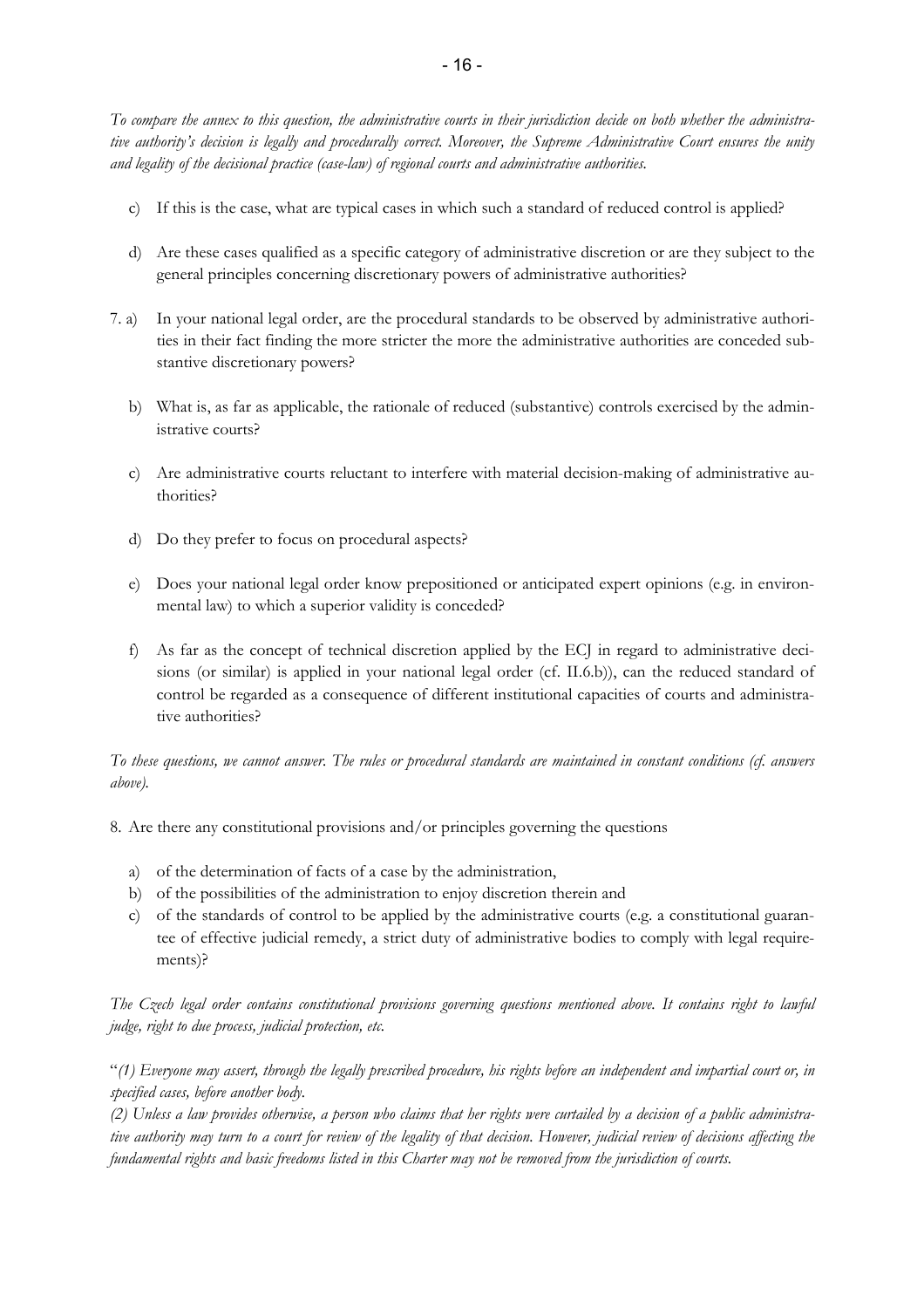*(3) Everybody is entitled to compensation for damage caused him by an unlawful decision of a court, other state bodies, or public administrative authorities, or as the result of an incorrect official procedure.*" […] [Article 36 of the Charter of fundamental rights and Basic Freedoms]

"*(1) Everyone has the right to refuse to give testimony if she would thereby incriminate herself or a person close to her. (2) In proceedings before courts, other state bodies, or public administrative authorities, everyone shall have the right to assistance of counsel from the very beginning of such proceedings.* 

*(3) All parties to such proceedings are equal.* 

*(4) Anyone who declares that he does not speak the language in which a proceeding is being conducted has the right to the services of an interpreter.*" [Article 37 of the Charter of fundamental rights and Basic Freedoms]

 "*(1) No one may be removed from the jurisdiction of his lawful judge. The jurisdiction of courts and the competence of judges shall be provided for by law.* 

*(2) Everyone has the right to have her case considered in public, without unnecessary delay, and in her presence, as well as to express her views on all of the admitted evidence. The public may be excluded only in cases specified by law.*" [Article 38 of the Charter of fundamental rights and Basic Freedoms]

9. Is there a political or academic discussion concerning any kind of reform with regard to the discretionary powers of the administration, especially with regard to the determination of facts, and the corresponding reduced judicial control by administrative courts in your country? Are there recent legislative proposals concerning the discretionary powers of the administration and the corresponding reduced judicial control?

*Right now, there is a political and an academic discussion concerning the extension of the concept of refusal for unacceptability to more cases (nowadays, it is possible to refuse a cassation complaint for unacceptability only in international protection cases if the subject matter of cassation complaint does not exceed the interest of the claimant). The Supreme Administrative Court decides more and more cases, which causes delays in proceedings and the extension of this refusal might simplify its activity.* 

10. What is the most important and most recent case law of your court relating to the discretionary powers of the administration, especially with regard to the determination of facts, and the corresponding reduced judicial control by administrative courts? Please identify up to three cases and provide some information about the content and relevance of the judgements!

*This question is not the main subject matter in administrative cases. The Czech Code of Administrative Procedure and the Code of Administrative Justice provide clear rules of discretionary powers and determination of the facts. Last decision on discretionary power and determination is from 2014 and the court decided in accordance with the law.*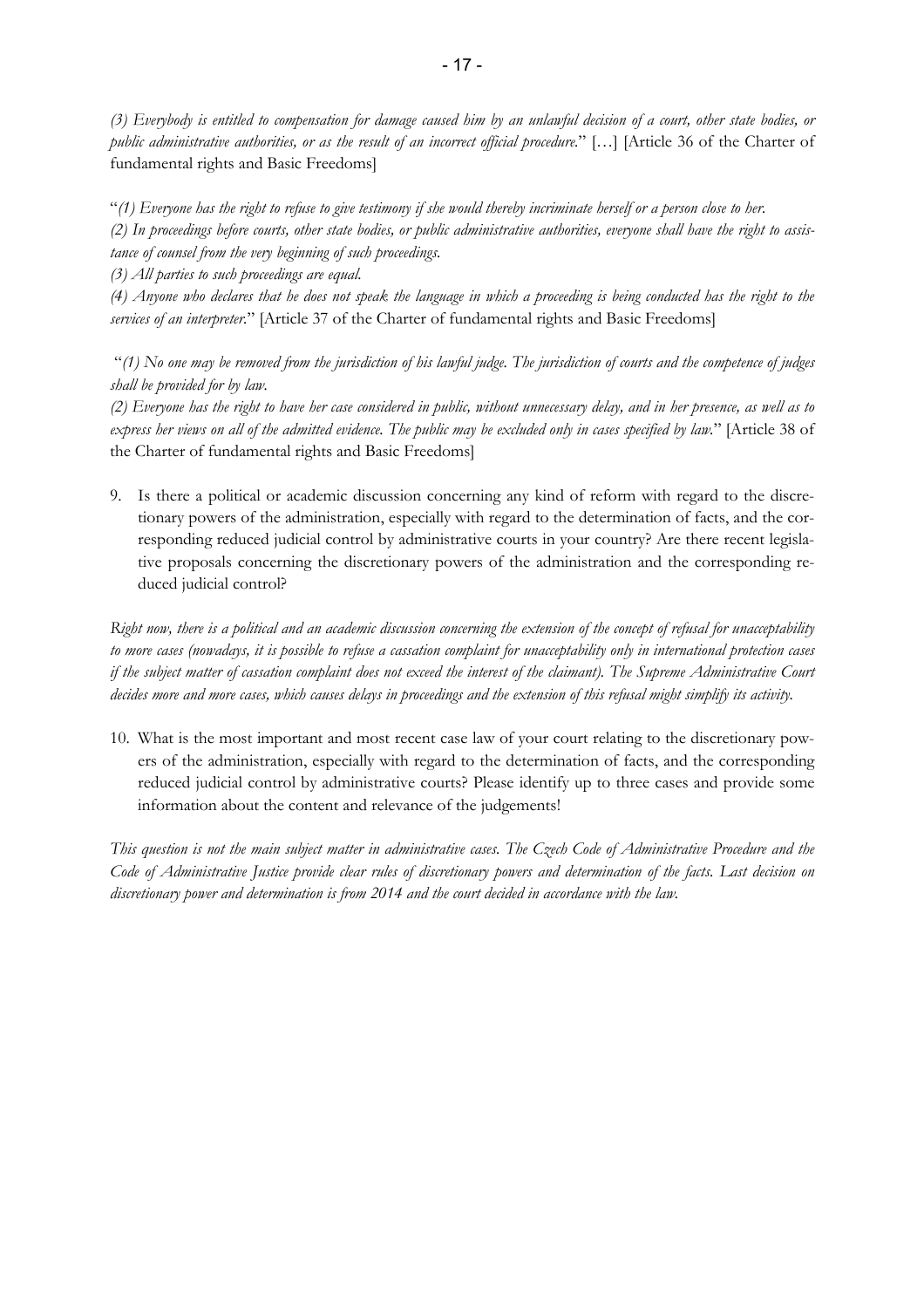#### **III. Case Study**

#### Initial Case:

Applicant A applies for a construction permit for the construction of a commercial building at a location on the edge of the built-up area of municipality M.

The competent administrative authority of the district (S – a state authority, not a municipal one) invites F, a farmer who owns the neighbouring piece of land, to express himself on A's application in a given time limit. S informs F that he will not be heard after the time limit has expired. F does not react.

S also consults M, which supports the project because it hopes for a better economic development.

O, a nature protection organisation, learns about the project from the local newspaper and asks S to be involved in the proceedings. O remarks that there have been sightings of red kites (*milvus milvus*, a species listed in Annex I of the Bird Protection Directive 2009/147/EC) at the designated location of the project. S does not reply to this, but internally consults the environment protection authority E (also a state authority). E explicates in its statement to the application, mostly relying on an expert opinion handed in by A as part of his application, that a population of red kites does existed in the concerned area, but from its scientific point of view of nature protection the project was scientifically justifiable because the known breeding areas were sufficiently distant from the designated location of the project and O had not brought forward anything concrete.

M changes its mind and decides to draw up a development plan for the area concerned which is supposed to provide for a residential area.

S issues the permit to A after a procedure without (other) defects and sends a copy to F and M, each containing an accurate instruction on the right to appeal to the administrative court within one month.

F is against the settlement of commercial companies in his vicinity. He thinks there are already enough commercial companies in the village and moreover he is afraid of facing disadvantages in managing his soil because of increasing traffic.

M, F and P, the president of the local "Association for Preserving the Traditions", who wants to defend the beauty of the homeland and thinks that A's project does not fit into the landscape, all bring actions before the competent administrative court against the permit. M also feels itself impaired in its exclusive municipal planning competence.

O learns only five months later, again from the local newspaper, that A received the permit and immediately refers to the competent administrative court. O argues that it should have been involved in the administrative proceedings. O points out that the risk for the red kite also was not justifiable because, very close to the designated location of the project, an eyrie had been found. The designated, up to now not built-up location constituted an important hunting ground for the red kite. If a construction was allowed